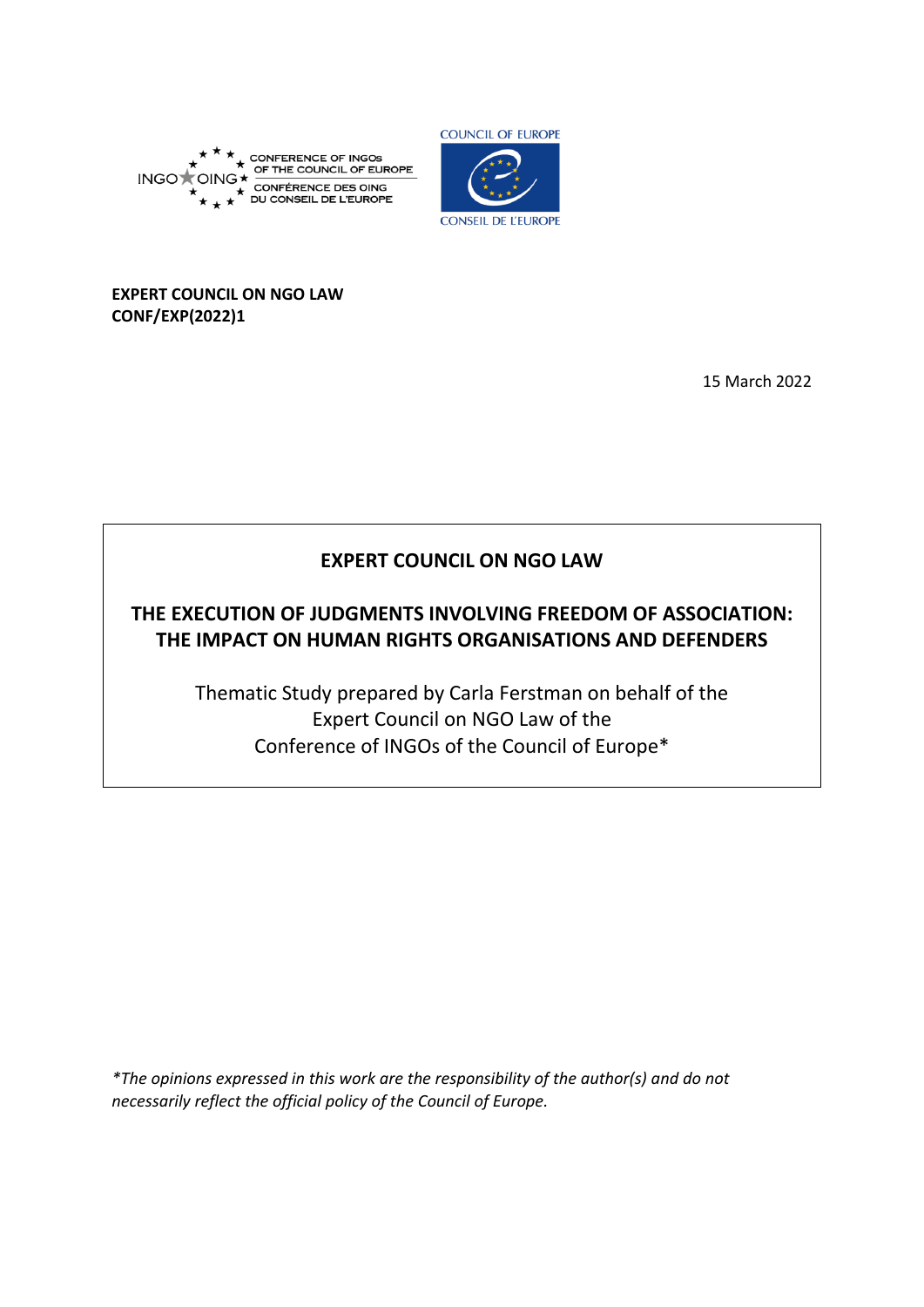| IV.4 Arbitrary detention and other breaches of the rights of human rights defenders to punish and |
|---------------------------------------------------------------------------------------------------|
|                                                                                                   |
|                                                                                                   |
|                                                                                                   |
|                                                                                                   |
|                                                                                                   |
|                                                                                                   |
|                                                                                                   |
|                                                                                                   |
|                                                                                                   |
|                                                                                                   |
|                                                                                                   |
|                                                                                                   |
|                                                                                                   |
|                                                                                                   |

## **INDEX**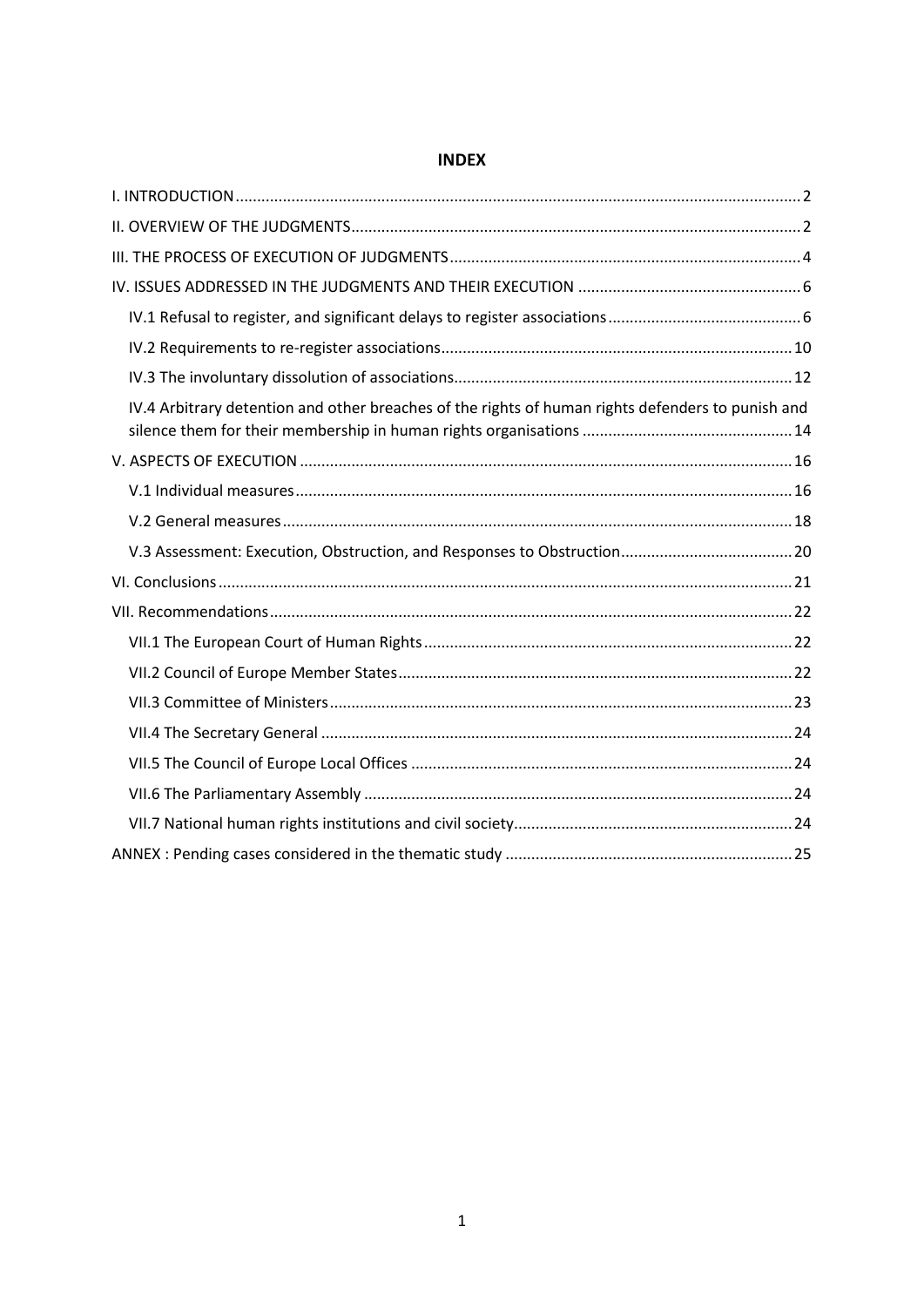#### <span id="page-2-0"></span>**I. INTRODUCTION**

- 1. This thematic study considers the challenges associated with the execution of judgments of the European Court of Human Rights ("the Court") involving freedom of association. While States have adopted and reported upon a variety of measures taken in the context of the execution of the Court's judgments with a view to fully and effectively protecting freedom of association,<sup>1</sup> there are many cases where full execution remains pending and where the execution process is prolonged. The Expert Council on NGO Law decided to prepare this thematic study in light of the often-lengthy delays associated with the full execution of such judgments.
- 2. The study considers the extent to which the execution of judgments aligns with the standards related to the treatment of NGOs applicable to Council of Europe Member States, including Recommendation CM/Rec(2007)14 on the legal status of non-governmental organisations in Europe ("Recommendation CM/Rec(2007)14"), and Recommendation CM/Rec(2018)11 on the need to strengthen the protection and promotion of civil society space in Europe "Recommendation CM/Rec(2018)11".
- 3. In particular, it assesses the challenges associated with the execution of such judgments, considering both the adoption and implementation by Member States of specific and general measures and the approaches taken by the Committee of Ministers in its dialogue with States.
- 4. The judgments considered in this thematic study are judgments involving freedom of association which remain pending execution under the supervision of the Committee of Ministers. Most of the judgments considered in the study involve findings of a violation of the right to freedom of association under Article 11 of the European Convention on Human Rights ("the Convention"). In addition, several judgments are examined in which violations of Article 9 were found, in light of Article 11. The thematic study also considers several cases pertaining to human rights organisations or defenders, which, although raising issues connected to freedom of association, the European Court did not address specifically compliance with Article 11 but instead found a violation of other Articles of the Convention in conjunction with Article 18 (limitation on use of restrictions on rights). A list of all the judgments considered in this thematic study is annexed.<sup>2</sup>

## <span id="page-2-1"></span>**II. OVERVIEW OF THE JUDGMENTS**

 $\overline{\phantom{a}}$ 

5. The judgments finding a violation of Article 11 of the Convention recognise the importance of freedom of association for fostering democratic and pluralist societies which respect and protect human rights. In particular, the European Court has recognised that pluralism is:

> built on the genuine recognition of, and respect for, diversity and the dynamics of cultural traditions, ethnic and cultural identities, religious beliefs, artistic, literary and socio-economic ideas and concepts. The harmonious interaction of persons and groups with varied identities is essential for achieving social cohesion. It is only natural that, where a civil society functions in a healthy manner, the participation of citizens in the democratic process is to a large extent achieved through belonging to

<sup>1</sup> Department for the Execution of Judgments of the European Court of Human Rights, Thematic Fact Sheet: Freedom Of Assembly And Association, October 2021.

<sup>&</sup>lt;sup>2</sup> Full citations for these judgments are provided in the Annex but those for other cases referred to are given in the footnotes concerned.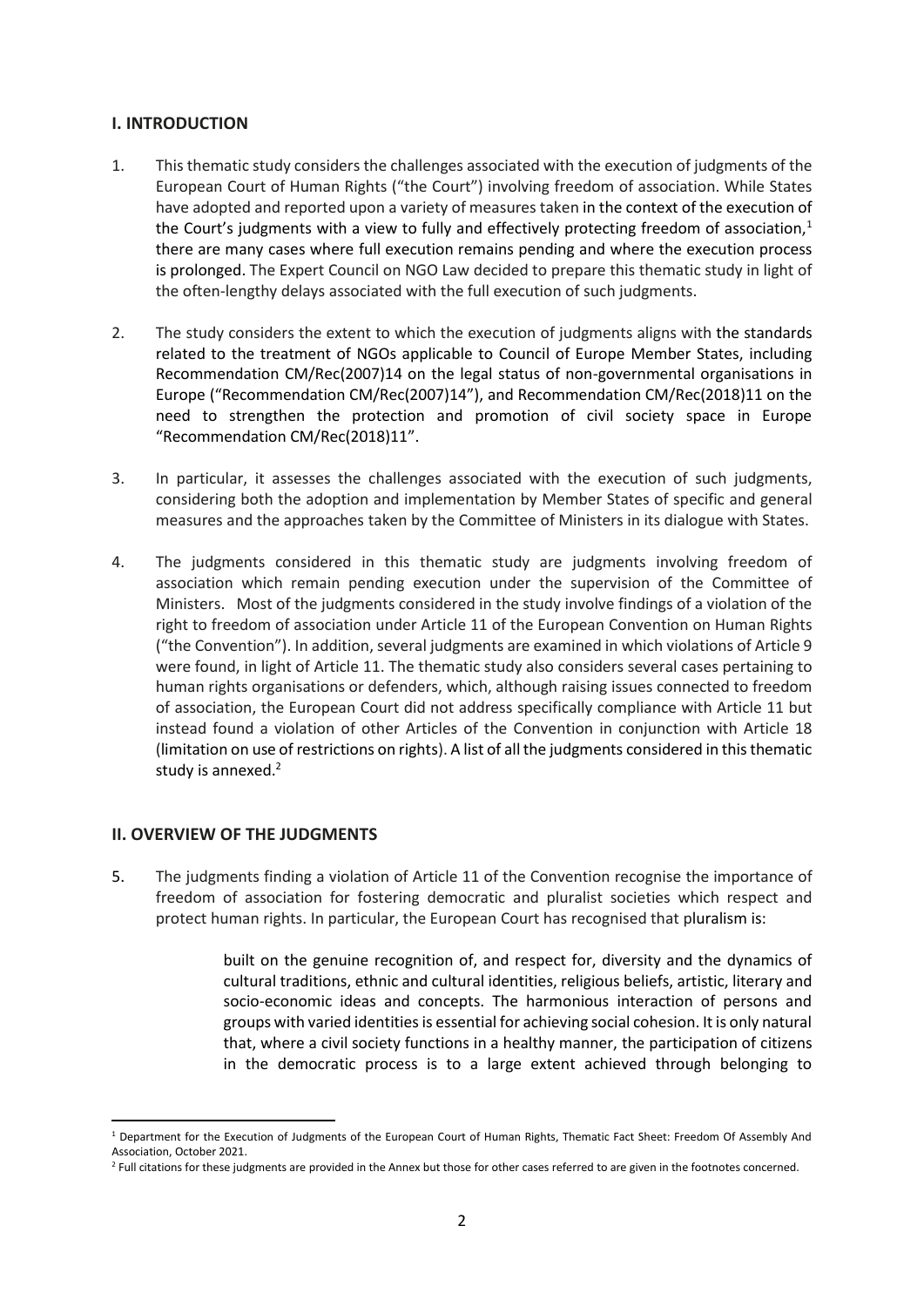associations in which they may integrate with each other and pursue common objectives collectively. 3

- 6. The positive obligation to secure the effective enjoyment of the right to freedom of association is particularly important for persons and groups holding unpopular views or belonging to minorities, because they are particularly vulnerable to victimisation.<sup>4</sup>
- 7. Any interference with the right to freedom of association, if it has a basis in domestic law, must pursue a legitimate aim and be necessary in a democratic society in order to be admissible. Because of the importance of freedom of association, only convincing and compelling reasons can justify restrictions to it; such restrictions should be guided by a "pressing social need".<sup>5</sup> Any such restrictions must also be proportionate to the aim. For example, the failure to register an association or the involuntary dissolution of an association are considered by the Court to be overly harsh measures with significant consequences. In such cases, the Court has held that it is incumbent on governments to consider whether less stringent measures may achieve the aims invoked. 6
- 8. Several of the judgments under consideration have found violations of freedom of association that concern organisations with broad mandates concerning human rights protection, such as *Jafarov and Others v Azerbaijan*. 7
- 9. A number of the judgments have found violations of freedom of association that concern organisations which focus on particular aspects of human rights protection such as environmental protection,<sup>8</sup> access to housing,<sup>9</sup> the administration of justice<sup>10</sup> and media freedom, $11$  or which concern the protection of particular groups, such as lesbian, gay, bisexual, transgender and intersex people (LGBTI) people<sup>12</sup> or detainees and prisoners.<sup>13</sup>
- 10. Some judgments have found violations of freedom of association interpreted in light of freedom of religion or vice-versa.<sup>14</sup> Likewise, numerous judgments have found violations of freedom of association that concern organisations dedicated to promoting national minority rights or minority cultural or ethnic traditions.<sup>15</sup>
- 11. The judgments in which the Court found a violation of Article 18 of the Convention are ones involving patterns of misuse of power targeting civil society groups and human rights defenders where the defenders were persecuted not in their capacity as private individuals but because

7 *Jafarov and Others v Azerbaijan*.

<sup>1</sup> <sup>3</sup> *Gorzelik and Others v. Poland* [GC], Appl no. 44158/98, 17 February 2004, para. 92; *Zhdanov and Others v Russia*, para. 139.

<sup>4</sup> See, e.g., *Zhdanov and Others v Russia*.

<sup>5</sup> See, e.g., *Costel Popa v Romania* Appl no. 47558/10, 26 April 2016.

<sup>6</sup> See, e.g., ibid. See also, *Adana Tayad v Turkey*; *Association Rhino and Others v Switzerland* Appl no.48848/07, 11 October 2011.

<sup>8</sup> *Ismayilov v Azerbaijan*; *Tebieti Mühafize Cemiyyeti and Israfilov v Azerbaijan*.

<sup>9</sup> *Ramazanova and Others v Azerbaijan*.

<sup>10</sup> *Association of Victims of Romanian Judges and Others v Romania* Appl no. 47732/06, 14 January 2014; *Aliyev and others v Azerbaijan*.

<sup>11</sup> *Nasibova v Azerbaijan*.

<sup>12</sup> *Zhdanov and Others v Russia*.

<sup>13</sup> *Adana Tayad v Turkey*.

<sup>14</sup> *"Orthodox Ohrid Archdiocese (Greek-Orthodox Ohrid Archidioese of the Peć Patriarchy)" v "the former Yugoslav Republic of Macedonia"*; *Magyar Keresztény Mennonita Egyház and Others v. Hungary*; *Jehovah's Witnesses of Moscow v. Russia*; *Kimlya and Others v Russia*; *Church of Scientology Moscow v Russia*; *Moscow Branch of the Salvation Army v Russia*.

<sup>15</sup> *Sidiropoulos and Others v Greece* Appl no. 26695/95, 10 July 1998; *House of Macedonian Civilisation and Others v Greece*; *United Macedonian Organisation Ilinden and Ors v Bulgaria*; *United Macedonian Organisation Ilinden and Ors v Bulgaria (No 2)*; *United Macedonian Organisation Ilinden and Others v Bulgaria (No. 3)*; *Macedonian Club for Ethnic Tolerance in Bulgaria and Radonov v Bulgaria*; Vasilev and Society of the Repressed Macedonians in Bulgaria Victims of the Communist Terror v. Bulgaria; National Turkish Union and *Kungyun v Bulgaria*; *Islam-Ittihad Association and Others v Azerbaijan*; *Tourkiki Enosi Xanthis and Others v Greece*; *Emin and Others v Greece*; *Bekir-Ousta and Others v Greece*.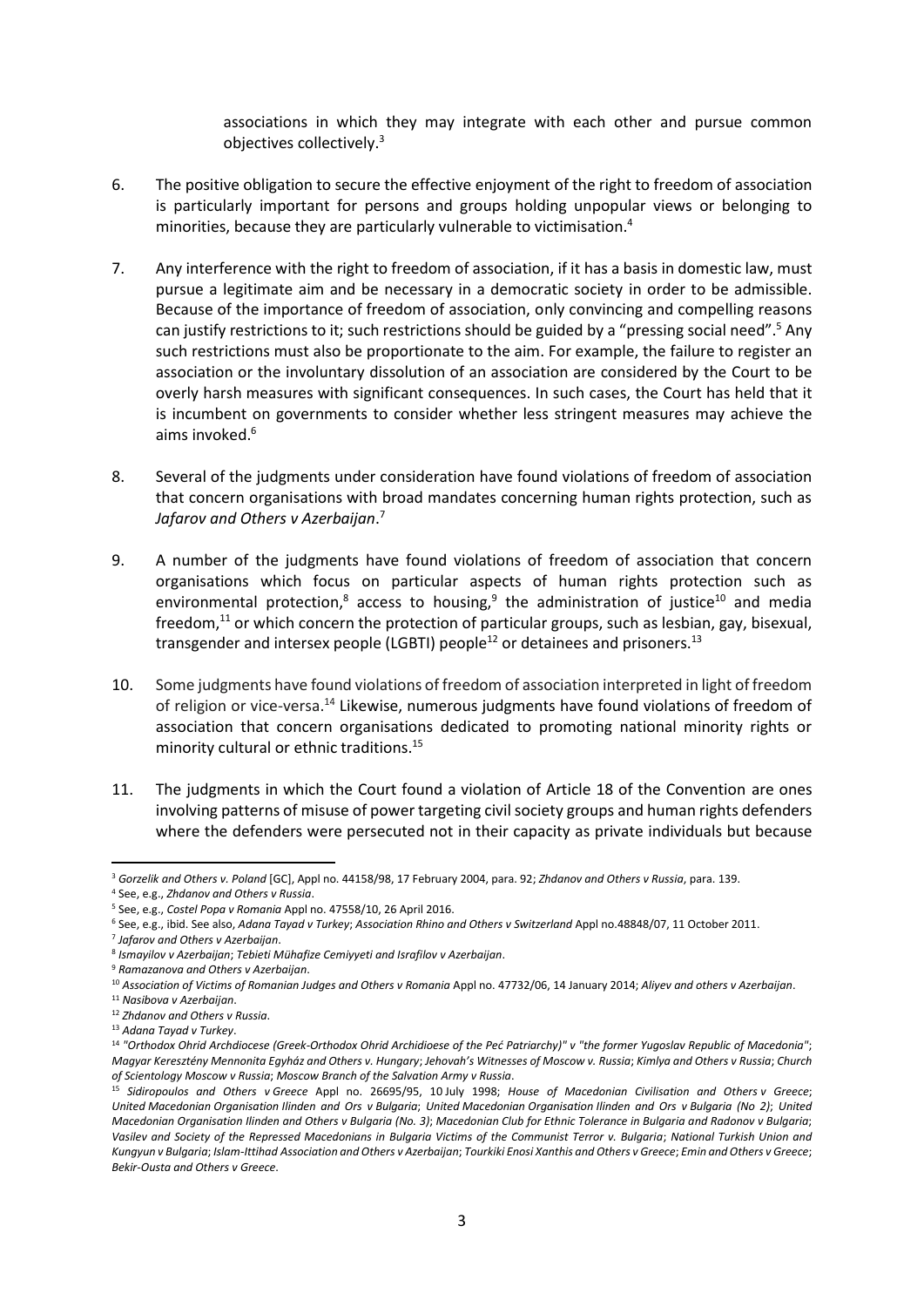of their status as human rights defenders and for their engagement in the work of civil society organisations.

12. In such cases, the interference with their rights has an important negative impact on civil society space and freedom of association, and counters States':

> positive obligation to actively protect and promote a safe and enabling environment in which human rights defenders can operate safely without stigmatisation and fear of reprisals. 16

#### 13. Such persecution:

would have affected not merely the applicant[s] alone, or human-rights defenders and NGO activists, but the very essence of democracy as a means of organising society.<sup>17</sup>

## <span id="page-4-0"></span>**III. THE PROCESS OF EXECUTION OF JUDGMENTS**

- 14. In accordance with Article 46 of the Convention, the High Contracting Parties have undertaken to comply with final judgments of the Court finding violations of the Convention. The High Contracting Parties must remedy the violations found. The judgments of the Court may contain directions or recommendations as to the remedies that the States concerned should take to give effect to the judgment however in the majority of cases the judgments of the Court simply determine whether there has been a violation of the Convention and in appropriate cases make an order for just satisfaction; typically the judgments do not set out the precise means to remedy the violation. Thus, the States concerned will enjoy a margin of appreciation as regards the means to be used by them to remedy the violation.
- 15. The means used to remedy violations must be adequate and effective; these means must put an end to the violation and remedy, as far as possible, the negative consequences for the applicant.<sup>18</sup> This implies the payment of any sum awarded by the Court as just satisfaction or agreed between the parties in a friendly settlement as well as any other individual measures which are required to remedy the violation where mere monetary compensation cannot adequately erase the consequences of a violation. In addition to such individual measures which are directed at the violations suffered by the applicant, general measures to prevent violations similar to those found by the Court may also be required. In the case of violations of freedom of association these might entail, for example, the adoption of new legislation or regulations to simplify the process for registering associations and/or the removal of discriminatory measures that might impede certain groups from being able to exercise their right to freedom of association.
- 16. The execution of judgments is supervised by the Committee of Ministers of the Council of Europe, assisted by the Department for the Execution of Judgments of the Court. Once judgments and decisions become final, states must indicate to the Committee of Ministers as soon as possible the measures planned and/ or taken in an "action plan". The Committee of

**<sup>.</sup>** <sup>16</sup> Recommendation CM/Rec(2018)11 of the Committee of Ministers to member States on the need to strengthen the protection and promotion of civil society space in Europe *(Adopted by the Committee of Ministers on 28 November 2018 at the 1330th meeting of the Ministers' Deputies).*

<sup>17</sup> *Kavala v Turkey*, para. 231.

<sup>18</sup> *Ilgar Mammadov v Azerbaijan* (Grand Chamber), Appl no. 15172/13, 29 May 2019.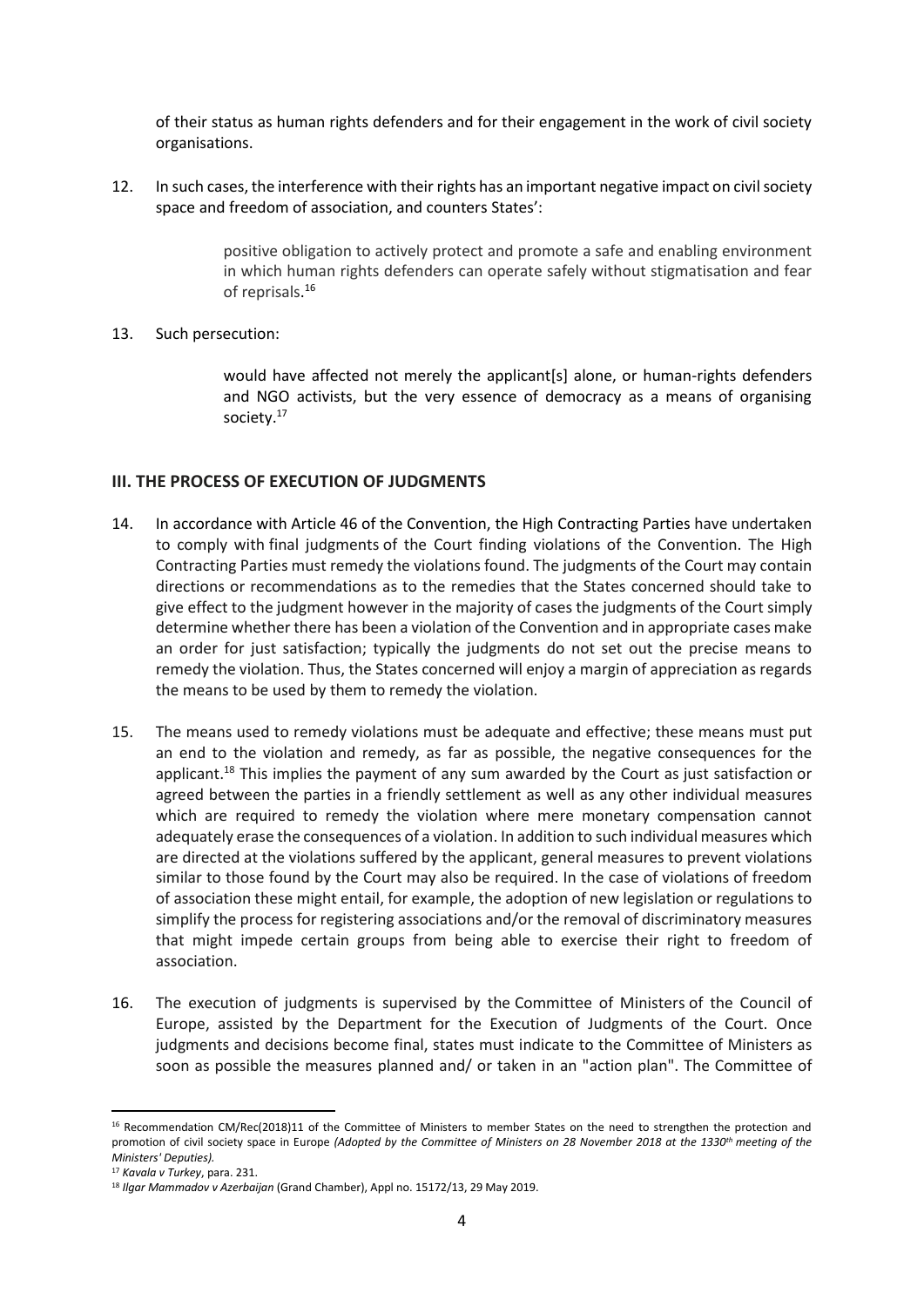Ministers' supervision of the adoption and implementation of action plans will then follow a twin-track standard or enhanced procedure.

- 17. Most cases will follow the standard procedure, in which the Committee of Ministers limits its intervention to ensuring that adequate action plans or reports have been presented and verifying the adequacy of the measures announced and/or taken at the appropriate time. The standard procedure is based on the assumption that the execution process operates efficiently, and upon the principle that it is for the States Parties to the Convention to ensure the effective execution of the Court's judgments and decisions.<sup>19</sup>
- 18. The enhanced procedure is used for cases requiring urgent individual measures or revealing important structural problems (in particular pilot-judgments) and for inter-state cases. The supervision of these cases are given priority over the cases under the standard procedure, and the Secretariat is entrusted with a more active role in order to assist the states to adopt and implement the action plans. Only cases for enhanced supervision, or cases proposed to be transferred under enhanced procedure, can be examined on the merits in the context of the Committee of Ministers' Human Rights meetings, with or without debate, once on the order of business of a given meeting.<sup>20</sup>
- 19. During the supervision process, applicants, NGOs and national institutions for the promotion and protection of human rights can submit communications, in writing.
- 20. Cases remain under supervision until the required measures have been taken. The Committee of Ministers will decide to close the examination of a case when it is convinced that all the necessary measures have been taken for the full execution of a judgment. Supervision is then closed by a final resolution.
- 21. In the cases reviewed for the purposes of this report:

- 16 involve human rights or social justice non-governmental organisations;<sup>21</sup>
- 11 involve religious non-governmental organisations; <sup>22</sup> and
- 11 involve organisations connected to minority groups. $23$
- 22. It should be noted, however, that these statistics are approximate as of the time of release of this thematic study and should be understood as illustrative only. It should also be noted that

<sup>19</sup> Committee of Ministers, "Supervision of the execution of the judgments and decisions of the European Court of Human Rights: implementation of the Interlaken Action Plan - Outstanding issues concerning the practical modalities of implementation of the new twin track supervision system", CM/lnf/DH(2010)45 final, 7 December 2010, para. 14.

<sup>&</sup>lt;sup>20</sup> Committee of Ministers, "Supervision of the execution of judgments of the European Court of Human Rights: procedure and working methods for the Committee of Ministers' Human Rights meetings", 30 March 2016, GR-H(2016)2-final,Appendix III, para. 1.3.

<sup>21</sup> *Jafarov and Others v Azerbaijan*; *Ramazanova and Others v Azerbaijan*; *Ismayilov v Azerbaijan*; *Aliyev and others v Azerbaijan*; *Nasibova v Azerbaijan*; *Zhdanov and Others v Russia*; *Tebieti Mühafize Cemiyyeti and Israfilov v Azerbaijan*; *Adana Tayad v Turkey*; *Association of Solidarity with the Oppressed v Turkey*; *Çetinkaya v Turkey*; *Kavala v Turkey*; *Azizov and Novruzlu v Azerbaijan*; *Yunusova and Yunusov v Azerbaijan (No. 2)*; *Aliyev v Azerbaijan*; *Mammadli v Azerbaijan*; *Democracy and Human Rights Resource Centre and Mustafayev v. Azerbaijan.*

<sup>22</sup> *Moscow Branch of the Salvation Army v Russia*; *Church of Scientology of St Petersburg and Others v Russia*; *Kimlya and Others v Russia*; *Church of Scientology Moscow v Russia*; *Magyar Keresztény Mennonita Egyház and Others v Hungary*; *Bektashi Community and Others v the former Yugoslav Republic of Macedonia*; *"Orthodox Ohrid Archdiocese (Greek-Orthodox Ohrid Archidioese of the Peć Patriarchy)" v "the former Yugoslav Republic of Macedonia"* ; *Jehovah's Witnesses of Moscow v. Russia*; *Biblical Centre of the Chuvash Republic*; *Genov v Bulgaria*; *Metodiev and Others v Bulgaria*.

<sup>23</sup> *House of Macedonian Civilisation and Others v Greece*; *Emin and Others v Greece*; *Bekir-Ousta and Others v Greece*; *United Macedonian Organisation Ilinden and Ors v Bulgaria*; *United Macedonian Organisation Ilinden and Ors v Bulgaria (No. 2)*; *United Macedonian Organisation Ilinden and Others v Bulgaria (No. 3)*; *Yordan Ivanov and Others v Bulgaria*; *Macedonian Club for Ethnic Tolerance in Bulgaria and Radonov v Bulgaria*; *Islam-Ittihad Association and Others v Azerbaijan; Tourkiki Enosi Xanthis and Others v Greece*; *Vasilev and Society of the Repressed Macedonians in Bulgaria Victims of the Communist Terror v Bulgaria*.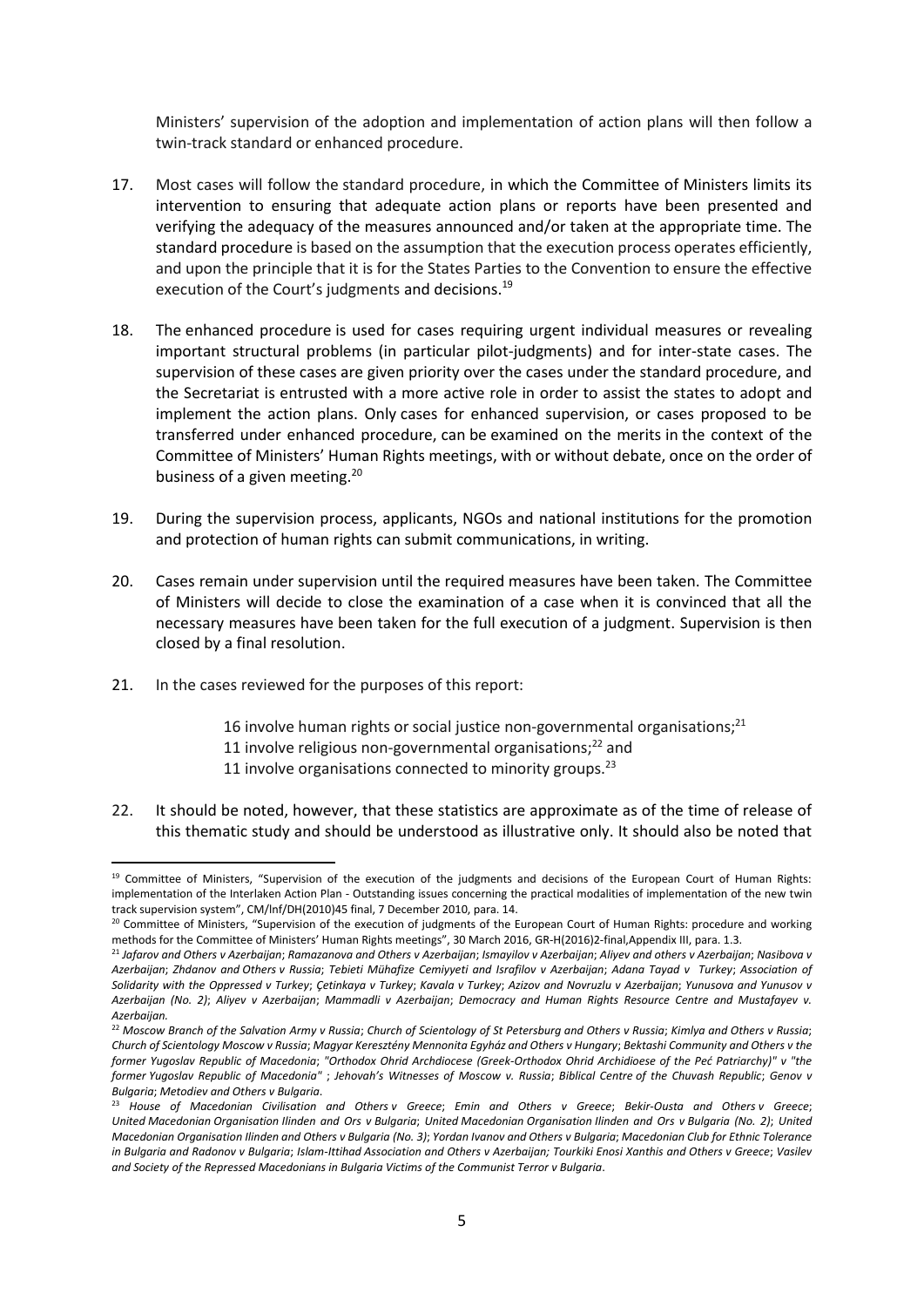there can be overlap in categories (the classification of associations involved in the proceedings and/or the issues raised by the cases) and differences of views as to how judgments are best classified.

23. At the time of writing:

**.** 

15 judgments had been pending execution for more than 10 years since their adoption:<sup>24</sup>

5 judgments have been pending for more than five years (and less than ten years) since their adoption;<sup>25</sup> and

11 judgments have been pending for more than 2 years (and less than five years).<sup>26</sup>

24. The remaining seven cases have been pending for less than two years. $27$ 

## <span id="page-6-0"></span>**IV. ISSUES ADDRESSED IN THE JUDGMENTS AND THEIR EXECUTION**

25. There are four main issues canvassed in the judgments and their execution: i) the refusal to register, and significant delays to register associations; ii) the requirement to re-register associations; iii) the involuntary dissolution of associations; and iv) arbitrary detention and other breaches of the rights of human rights defenders to punish and silence them for their membership in human rights organisations. These issues are considered in turn.

#### <span id="page-6-1"></span>**IV.1 Refusal to register, and significant delays to register associations**

- 26. Many of the judgments reviewed for the purposes of this study concern the refusal by the competent State authorities to register an association or significant delays in the registration process. The judgments where execution has proved most problematic concern issues which are politically sensitive in the States concerned (e.g., the rights and status of minority ethnic or religious groups; the rights of LGBTI people; and the ability of human rights groups to function).
- 27. A number of the "refusal to register" judgments concern identical or similar facts or issues, demonstrating that some States have not (adequately or at all) amended their practices in order to guarantee non-recurrence following the issuance of judgments by the Court. For instance, following the finding of a violation of freedom of association by the Court, the same or similar applicants re-attempting to register the association in line with the judgment are met again with a refusal to register on the same or similar grounds. Also, some States have violated freedom of association in a series of cases involving different applicants seeking to register diverse

<sup>24</sup> *Emin and Others v Greece*; *Bekir-Ousta and Others v Greece*; *United Macedonian Organisation Ilinden and Ors v Bulgaria*; *United Macedonian Organisation Ilinden and Ors v Bulgaria (No 2)*; *Ramazanova and Others v Azerbaijan*; *Ismayilov v Azerbaijan*; *Aliyev and others v Azerbaijan*; *Nasibova v Azerbaijan*; *Moscow Branch of the Salvation Army v Russia*; *Kimlya and Others v Russia*; *Church of Scientology Moscow v Russia*; *Jehovah's Witnesses of Moscow v Russia*; *Tebieti Mühafize Cemiyyeti and Israfilov v Azerbaijan*; *Çetinkaya v Turkey*; *Tourkiki Enosi Xanthis and Others v Greece*.

<sup>25</sup> *House of Macedonian Civilisation and Others v Greece*; *Magyar Keresztény Mennonita Egyház and Others v Hungary*; *Biblical Centre of the Chuvash Republic*; *Islam-Ittihad Association and Others v Azerbaijan*; *Church of Scientology of St Petersburg and Others v. Russia*, no. 47191/06, 2 October 2014*.*

<sup>26</sup> *United Macedonian Organisation Ilinden and Others v Bulgaria (No. 3)*; *Yordan Ivanov and Others v Bulgaria*; *Jafarov and Others v Azerbaijan*; *Zhdanov and Others v Russia*; *Bektashi Community and Others v the former Yugoslav Republic of Macedonia*; *"Orthodox Ohrid Archdiocese (Greek-Orthodox Ohrid Archidioese of the Peć Patriarchy)" v "the former Yugoslav Republic of Macedonia"*; *Kavala v Turkey*; *Aliyev v Azerbaijan*;*Mammadli v Azerbaijan*; *Genov v Bulgaria*; *Metodiev and Others v Bulgaria*.

<sup>27</sup> *Adana Tayad v Turkey*; *Association of Solidarity with the Oppressed v Turkey*; *Azizov and Novruzlu v Azerbaijan*; *Democracy and Human Rights Resource Centre and Mustafayev v Azerbaijan*; *Macedonian Club for Ethnic Tolerance in Bulgaria and Radonov v Bulgaria*; *Vasilev and Society of the Repressed Macedonians in Bulgaria Victims of the Communist Terror v Bulgaria*; *Yunusova and Yunusov v Azerbaijan (No. 2).*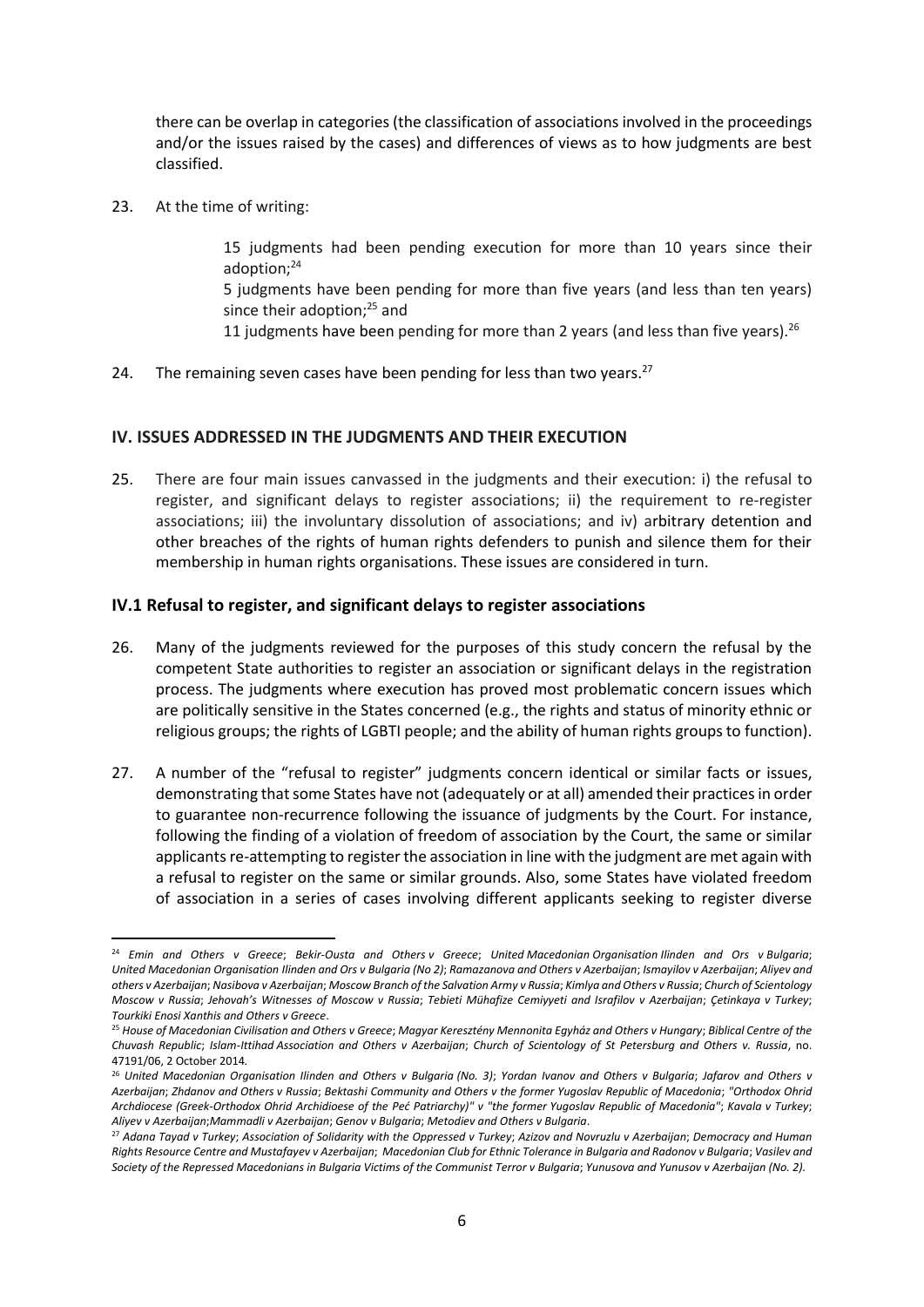associations, but the refusals to register follow similar patterns and are for much the same reasons, and do not take full account of the Court's rulings in earlier cases.

- 28. This "repeat" refusal to register is particular evident in cases involving associations seeking to promote minority ethnic or religious rights.
- 29. In *Sidiropoulos and Others v Greece* (1998), the request to register the non-profit association "House of Macedonian Civilisation", which claimed to be "ethnically Macedonian" was rejected, resulting in the finding of a violation of Article 11 of the Convention. The Court considered that the refusal to register the association amounted to an interference by the authorities with the applicants' exercise of their right to freedom of association. The refusal deprived the applicants of any possibility of jointly or individually pursuing the aims they had laid down in the association's memorandum of association and of thus exercising the right in question.<sup>28</sup>
- 30. While the interference was "prescribed by law", and it was accepted that the interference was intended to pursue the legitimate aim of protecting national security and preventing disorder, the Court determined that it was disproportionate to the objectives pursued. As the Court had indicated that the judgment constituted in itself sufficient just satisfaction for the nonpecuniary damages, and costs and expenses had been paid by the State concerned, the Committee of Ministers determined that the judgment had been executed.<sup>29</sup>
- 31. However, a later attempt to register the same association in Greece to promote "ethnically Macedonian" affairs, also resulted in a refusal to register, for largely the same reasons as those at issue in *Sidiropoulos and Others v Greece –* see *House of Macedonian Civilisation and Others v Greece*, <sup>30</sup> and execution remains pending in that case, because of the lack of progress in adapting the case law of Greek courts to the requirements of the Convention, among other reasons. 31
- 32. Likewise, other judgments by the European Court concerning the failure by the Greek authorities to register associations purporting to promote the interests of minority groups and decided on a similar basis to *Sidiropoulos and Others v Greece* remain pending. This is the case with *Emin and Others v Greece*, <sup>32</sup> which concerned the refusal to register the "Cultural Association of Turkish Women of the Region of Rodopi", and *Bekir-Ousta and Others v Greece*, <sup>33</sup> which involved the refusal to register the "Evros Prefecture Minority Youth Association", an association set up by the Muslim minority in Western Thrace. The failure of the Greek courts to register these two associations was motivated by concerns about the suspected intentions of the associations to spread the idea that there were ethnic minorities living in Greece whose rights were not being protected.
- 33. In both cases, the Court held that the aims of these associations did not constitute a threat to democratic society and that there was nothing in their statutes to indicate that its members advocated the use of violence or of undemocratic or unconstitutional means. The Court determined that the refusal to register the associations did not satisfy a pressing social need and therefore had been disproportionate to the aims pursued. While in December 2017, the Committee of Ministers "welcomed the adoption of the law allowing the reopening of the

<sup>28</sup> *Sidiropoulos and Others v Greece* Appl no. 26695/95, 10 July 1998, para. 31.

<sup>29</sup> CoM, *Sidiropoulos and Others v Greece,* Appl no. 26695/95, Res-54, 24 July 2000.

<sup>30</sup> *House of Macedonian Civilisation and Others v Greece*.

<sup>31</sup> *Ibid*.

<sup>32</sup> *Emin and Others v Greece.*

<sup>33</sup> *Bekir-Ousta and Others v Greece.*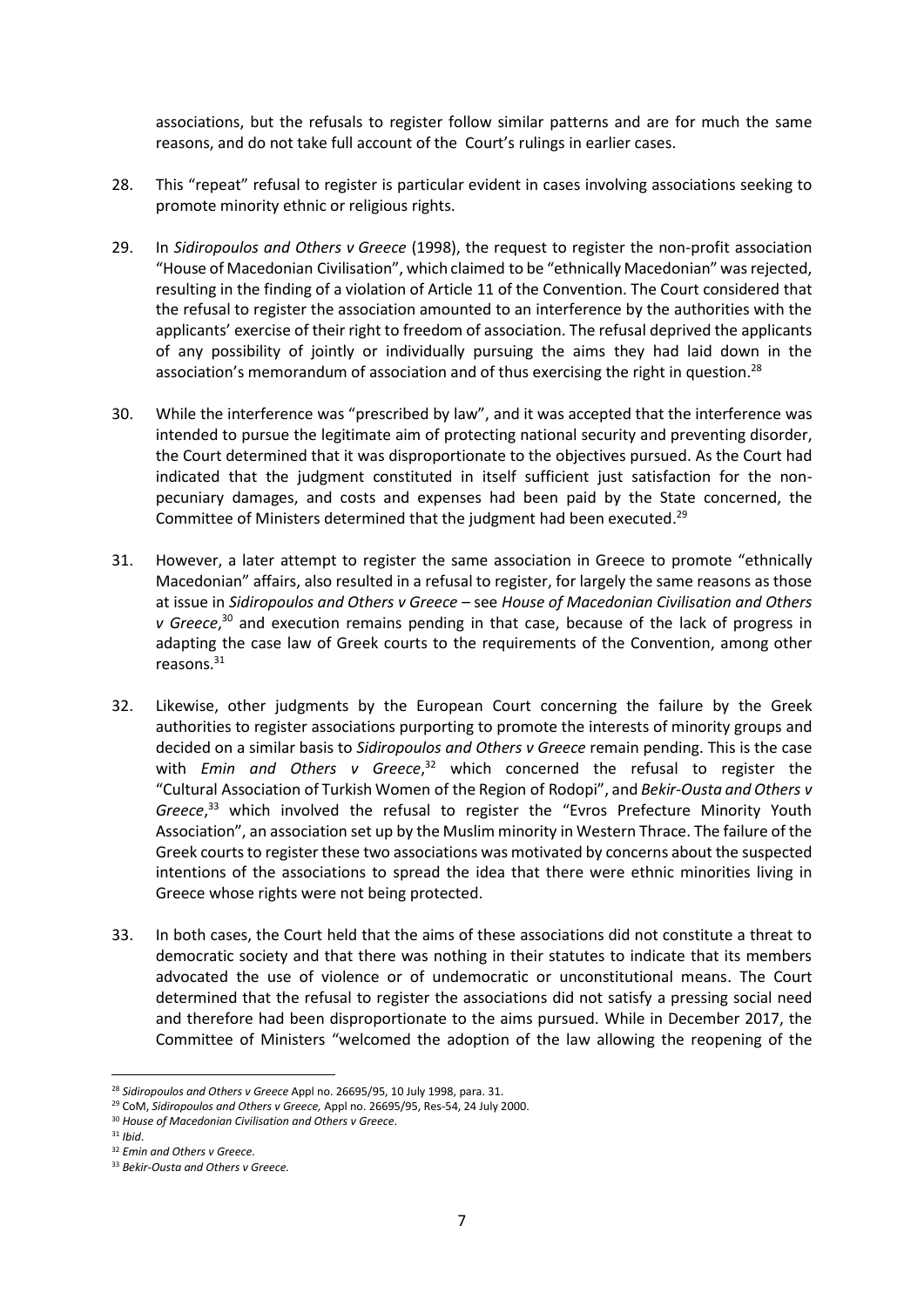proceedings in the applicants' cases",<sup>34</sup> execution of both cases remains pending because the re-opening of the proceedings initiated by the applicants before domestic courts is still pending.<sup>35</sup>

- 34. The Court has made similar findings in respect of Bulgaria, where the competent authorities have routinely refused to register associations promoting minority rights in the country based on considerations of national security, protection of public order and the rights of others (alleged separatist ideas) and on the constitutional prohibition on associations pursuing political goals, as well as failure to meet formal legal requirements.
- 35. Thus, in a series of cases, <sup>36</sup> the Court has found that the refusal to register Ilinden, an association devoted to the promotion of Macedonian heritage, a refusal repeated in successive requests by the applicant association, breached Article 11 because the interference with freedom of association was not "necessary in a democratic society". Bulgarian authorities have refused to register the Macedonian Club for Ethnic Tolerance in Bulgaria<sup>37</sup> and the Society of the Repressed Macedonians in Bulgaria Victims of the Communist Terror, <sup>38</sup> on similar grounds, with the Court finding in both cases that the interferences with freedom of association were not necessary in a democratic society. The possibility for the associations to re-apply for registration – while capable of being taken into account in assessing the proportionality of the interference – did not alter that conclusion.<sup>39</sup>
- 36. This group of cases remains pending before the Committee of Ministers, having regard to the Committee's finding that the most recent registration requests initiated by the applicant associations continue to reveal problems related to an apparently inconsistent application of formal legal requirements or reliance on grounds related to the applicant associations' goals.<sup>40</sup>
- 37. The refusal of the Bulgarian authorities to register certain religious associations has also resulted in judgments finding violations of Articles 9 and 11.
- 38. Thus, in *Genov v Bulgaria*,<sup>41</sup> the Bulgarian authorities refused to register the applicant's new religious association - the International Society for Krishna Consciousness (ISKCON) – Sofia, Nadezhda, on the basis that the association could not be distinguished from another one already registered. In finding a violation of Articles 9 and 11 of the European Convention, the European Court determined that the refusal was not necessary in a democratic society.
- 39. Similarly, in *Metodiev v Bulgaria*, <sup>42</sup> the Bulgarian authorities refused to register as a religious association the Ahmadiyya Muslim Community, because of an imprecise description of its beliefs and rites in its statute. This prevented the association from acquiring legal personality and exercising the rights associated with that status which were essential for the manifesting of its religion. Furthermore, the requirement to demonstrate how the beliefs of the association were different from other denominations already registered could result in only one religious

<sup>37</sup> *Macedonian Club for Ethnic Tolerance in Bulgaria and Radonov v Bulgaria*.

**<sup>.</sup>** <sup>34</sup> CoM, 1302nd meeting (5-7 December 2017).

<sup>35</sup> CoM, *Case of Bekir-Ousta and Others against Greece and 2 Other Cases*, Appl nos. 35151/05, 34144/05, 26698/05, Res-54, 9 June 2021.

<sup>36</sup> *United Macedonian Organisation Ilinden and Ors v Bulgaria*; *United Macedonian Organisation Ilinden and Ors v Bulgaria (No. 2)*; *United Macedonian Organisation Ilinden and Others v Bulgaria (No. 3)*; *Yordan Ivanov and Others v Bulgaria*.

<sup>38</sup> *Society of the Repressed Macedonians in Bulgaria Victims of the Communist Terror v. Bulgaria*.

<sup>39</sup> *United Macedonian Organisation Ilinden and Ors v Bulgaria* (No 2); *Macedonian Club for Ethnic Tolerance in Bulgaria and Radonov v Bulgaria*.

<sup>40</sup> CoM, *Umo Ilinden and Others v Bulgaria*, Supervision of the execution of the European Court's judgments, CM/Del/Dec(2022)1428/H46- 7, 9 March 2022.

<sup>41</sup> *Genov v Bulgaria*.

<sup>42</sup> *Metodiev and Others v Bulgaria*.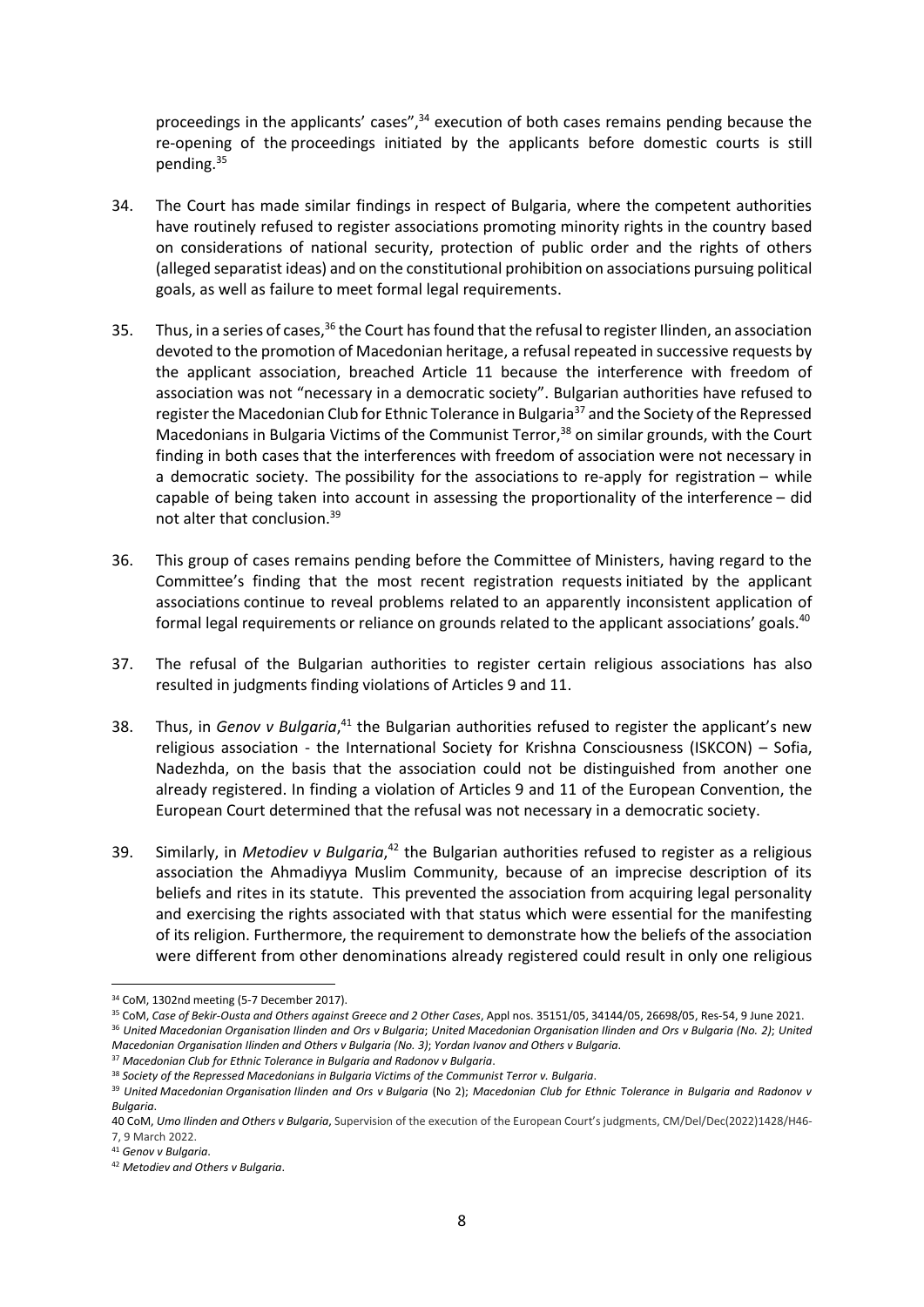association for each religious movement. The Court determined that this violated Article 9 in light of Article 11.

- 40. Both the *Genov* and *Metodiev* cases remain pending before the Committee of Ministers.
- 41. In a series of cases concerning registration of non-governmental organisations ("NGOs") in Azerbaijan, the Court has found that the law on state registration and the manner in which it was being applied which resulted in repeated refusals to register associations on technical grounds,<sup>43</sup> and significant delays to register associations,<sup>44</sup> constituted unjustifiable interferences with the applicants' right to freedom of association. The Court considered that the legislation did not meet the "quality of law" requirement under the Convention, opening up the possibility for arbitrary or abusive application. It also determined that the repeated failure of the Ministry of Justice to take a definitive decision, or to respond within the statutory timelimits to requests for state registration, amounted to *de facto* refusals to register the associations. <sup>45</sup> Without State registration, associations could not obtain the status of a legal entity and associated rights such as obtaining funding, opening a bank account or hiring employees, meaning it could not function properly.
- 42. Following the issuance of the judgments, the respective associations were all subsequently registered, except for the Azerbaijani Lawyers' Forum.<sup>46</sup> The law on "state registration and the state register of legal entities" was modified in December 2003, entering into force in January 2004. The amendments provide that if within a given period (in principle within 40 days), a reply rejecting state registration is not given, the organisation is deemed to be registered by the state. In such cases, the relevant executive body of the Republic of Azerbaijan shall issue to the applicant a certificate of state registration no later than within 10 days.
- 43. The Committee of Ministers is awaiting further information on the implementation of these (almost 20 year old) legislative amendments, as part of its consideration as to whether the respective judgments may be considered to have been fully executed.<sup>47</sup> It should be noted. however, that the *Jafarov and Others* case concerned a refusal to register which took place after the said reforms came into effect, and which the Court determined was violative of Article 11 of the Convention. Civil society groups' submissions to the Committee of Ministers have encouraged it to consider the broad picture related to the impact of the entirety of the legislative framework on freedom of association violations in Azerbaijan when assessing whether the respective cases should be considered executed.<sup>48</sup>
- 44. In *Zhdanov v Russia*, the Court found that the refusal to register associations set up to promote the rights of LGBT people in Russia amounted to an interference with the right to freedom of association which, even though it may have had a basis in domestic law did not pursue a legitimate aim and was not necessary in a democratic society.
- 45. The positive obligation to secure the effective enjoyment of the right to freedom of association and assembly was understood to be of particular importance for persons holding unpopular

<sup>43</sup> *Jafarov and Others v Azerbaijan*.

<sup>44</sup> *Ramazanova and Others v Azerbaijan*; *Ismayilov v Azerbaijan*; *Aliyev and others v Azerbaijan*; *Nasibova v Azerbaijan*.

<sup>45</sup> E.g., *Nasibova v Azerbaijan*; *Ramazanova, Ismaiylov, Aliyev and Others.*

<sup>46</sup> This was at issue in the *Aliyev and Others* judgment; the applicants in that case did not make a subsequent request for registration.

<sup>47</sup> *Ramazanova and Others v Azerbaijan*, Standard Procedure, [https://hudoc.exec.coe.int/eng#{%22EXECIdentifier%22:\[%22004-1607%22\]}.](https://hudoc.exec.coe.int/eng#{%22EXECIdentifier%22:[%22004-1607%22]}) 48 Communication from NGOs (Human Rights House Foundation, Election Monitoring and Democracy Studies Center, Legal Education Society, Women's Association for Rational Development) (03/05/2021) in the case of *Ramazanova and Others v Azerbaijan*, DH-DD(2021)507, 18 May 2021 ; Communication from an NGO (International Partnership for Human Rights) (23/04/2021) in the case of *Ramazanova and Others v Azerbaijan*, 1406th meeting, June 2021.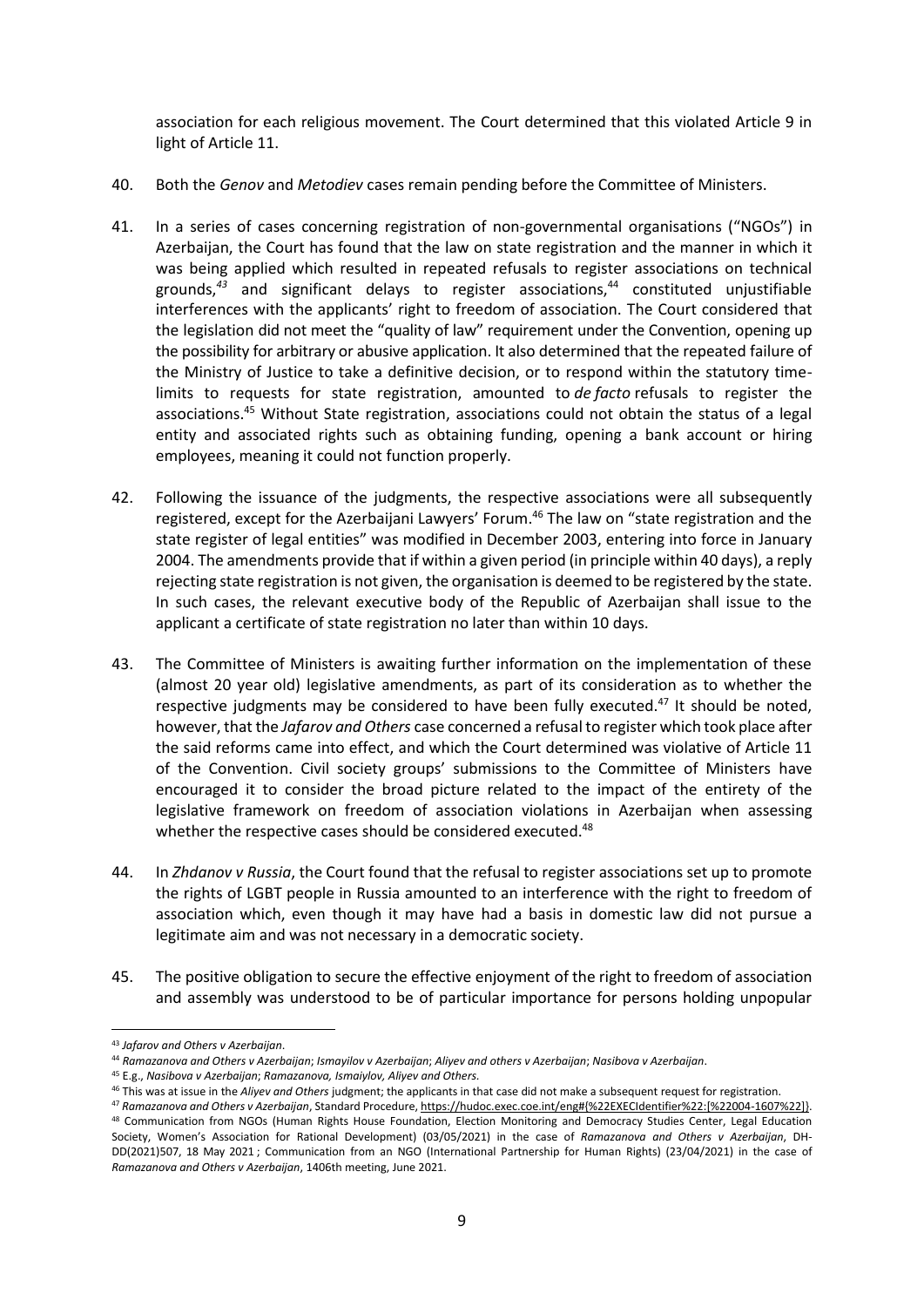views or belonging to minorities, because they are more vulnerable to victimisation. The Court determined that the interference also amounted to discrimination on grounds of sexual orientation.<sup>49</sup>

- 46. At the time of writing, more than two years after the issuance of the judgment and after it became final, no action plan on execution had been received, though the Committee of Ministers had placed the case in its enhanced procedure for execution.<sup>50</sup>
- 47. The case of *Alekseyev v Russia,* <sup>51</sup> which raisesissues concerning the right to freedom of peaceful assembly (marches aimed at drawing attention to the discrimination against the LGBTI community in Russia) as opposed to freedom of association, remains pending under the enhanced procedure before the Committee of Ministers, more than ten years after the judgment was issued. Furthermore, *Bayev and Others v Russia*, <sup>52</sup> which raises similar issues, remains pending since 2017.

## <span id="page-10-0"></span>**IV.2 Requirements to re-register associations**

- 48. Several cases concerning the requirement that associations re-register to comply with new legislation, and subsequent difficulties associations have experienced related to re-registration processes, have resulted in findings of violations of the Convention. These cases relate predominantly to religious associations and have resulted in violations of Article 11 often in conjunction with or in light of Article 9 (freedom of religion).
- 49. For example, in 2012 Hungary put in place a two-tier system of church recognition whereby a number of churches were by virtue of the law considered to be registered and thus entitled to continue enjoying certain advantages from the State for the performance of faith-related activities whereas others had to apply to Parliament to be registered as incorporated churches. Accordingly, the Magyar Keresztény Mennonita Egyház and many other religious communities in Hungary lost their status as registered churches following the entry into force in 2012 of the new Hungarian Church Act.
- 50. The Court found that:

in removing the applicants' church status altogether rather than applying less stringent measures, in establishing a politically tainted re-registration procedure whose justification as such is open to doubt, and finally, in treating the applicants differently from the incorporated churches not only with regard to the possibilities for cooperation but also with regard to entitlement to benefits for the purposes of faith-related activities, the authorities disregarded their duty of neutrality vis-à-vis the applicant communities.<sup>53</sup>

51. In 2015, Hungary concluded agreements with several of the applicants as regards their claims for just satisfaction and the applicants in question waived any further claims against Hungary in respect of the facts giving rise to their applications. However, according to several of the

<sup>49</sup> *Zhdanov and Others v Russia*.

<sup>50</sup> CoM, *Zhdanov and Others v Russia,* [https://hudoc.exec.coe.int/eng#{%22fulltext%22:\[%22zhdanov%22\],%22EXECIdentifier%22:\[%22004-](https://hudoc.exec.coe.int/eng#{%22fulltext%22:[%22zhdanov%22],%22EXECIdentifier%22:[%22004-54147%22],%22EXECDocumentTypeCollection%22:[%22CEC%22]}) [54147%22\],%22EXECDocumentTypeCollection%22:\[%22CEC%22\]}.](https://hudoc.exec.coe.int/eng#{%22fulltext%22:[%22zhdanov%22],%22EXECIdentifier%22:[%22004-54147%22],%22EXECDocumentTypeCollection%22:[%22CEC%22]})

<sup>51</sup> *Alekseyev v Russia*, Appl nos. 4916/07, 25924/08, 14599/09, 21 October 2010.

<sup>52</sup> *Bayev and Others v Russia*, Appl no. 67667/09, 20 June 2017.

<sup>53</sup> *Magyar Keresztény Mennonita Egyház and Others v Hungary*, para. 115.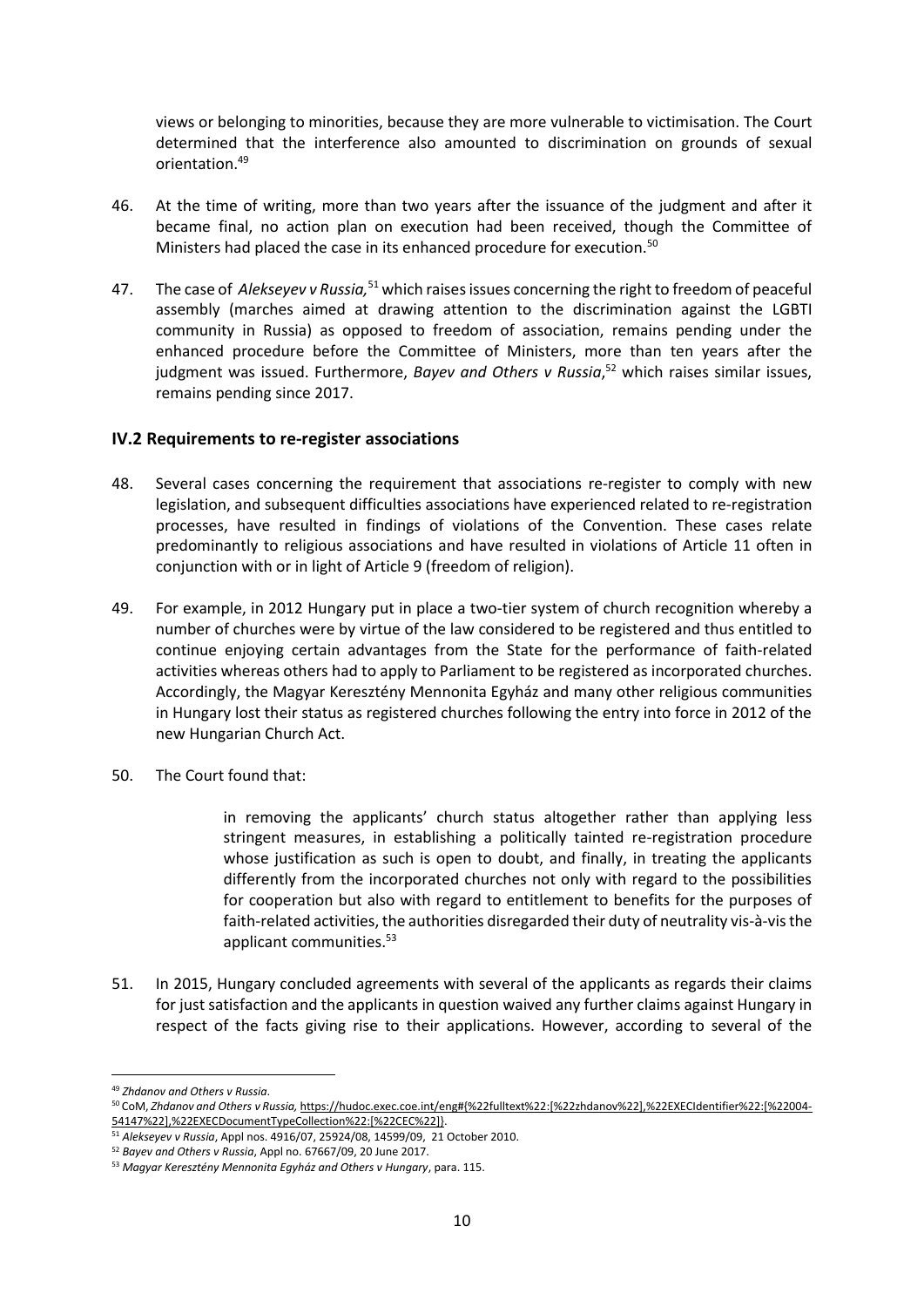applicants, the legal impediments which gave rise to the violations remain.<sup>54</sup> The case remains pending before the Committee of Ministers.

- 52. In Russia, the Religions Act (1997) required religious associations to re-register, failing which they would cease to be recognised as a legal entity.
- 53. In *Moscow Branch of the Salvation Army v Russia*, the applicant was denied re-registration on a range of formal and other grounds linked to the alleged foreign origins of the religious association and was eventually struck off the register. The Court held that in denying the applicant's re-registration the authorities had not acted in good faith and had neglected their duty of neutrality and impartiality vis-à-vis the applicant's religious community. Accordingly, there had been an unjustified interference with its right to freedom of religion and association.<sup>55</sup>
- 54. Similarly, in *Church of Scientology Moscow v Russia*, following the entry into force of the 1997 Religions Act, the applicant applied to re-register 11 times and the Justice Department persistently refused to re-register the association. Ultimately, the courts found that the refusal to examine the applicant's amended charter had had no lawful basis and the Justice Department was ordered to re-examine the application for re-registration. The Justice Department refused the applicant's last application on a new ground, notably the failure to produce a document proving the applicant's presence in Moscow for at least fifteen years.<sup>56</sup> The Court held that there had been interference with the applicant's rights to freedom of association in that it had not been re-registered and was restricted in exercising the full range of its religious activities. It also determined that the Justice Department had acted in an arbitrary manner and the refusals had not been "in accordance with the law". The authorities had not acted in good faith and had neglected their duty to be neutral and impartial vis-à-vis the applicant's religious community.<sup>57</sup>
- 55. The Court took a similar approach in *Kimlya and Others v Russia*, which concerned the panoply of challenges faced by church of scientology branches. One applicant could not obtain registration as a non-religious legal entity because it was considered to be a religious community, whereas the various applications for registration as a religious organisation were denied as the applicants had failed to provide evidence confirming at least fifteen years' existence in the region. The restricted status of a religious group (as opposed to a religious organisation) for which they qualified conveyed no practical benefit to them as a group as it deprived them of legal personality and the effective enjoyment of their rights to freedom of religion and association in any organisational form. This constituted an interference with the rights to freedom of religion and association which the European Court determined was not "necessary in a democratic society".<sup>58</sup>
- 56. The association in the *Moscow Branch of the Salvation Army* case was, following the European Court's judgment, able to be registered (it was registered under the name of the Local Religious Organisation of Evangelic Christians "Salvation Army" in Moscow), whereas in *Church of*  Scientology Moscow<sup>59</sup>, further attempts to re-register failed (in *Kimlya* the associations did not proceed with the re-registrations).

<sup>54</sup> CoM, Communication from the applicant (12/02/2019) in the case of *Magyar Keresztény Mennonita Egyház and Others v Hungary*, 1348th meeting (June 2019) (DH) - Rule 9.1, 2 April 2019. See also, CoM, Communication from a NGO (Hungarian Civil Liberties Union) (08/10/2019) in the case of *Magyar Keresztény Mennonita Egyház and Others v Hungary*, 1362nd meeting (December 2019) (DH) - Rule 9.2.

<sup>55</sup> *Moscow Branch of the Salvation Army v Russia.*

<sup>56</sup> See the similar ruling in *Kimlya and Others v. Russia*. See also, *Church of Scientology of St Petersburg and Others v Russia*.

<sup>57</sup> *Church of Scientology Moscow v Russia*.

<sup>58</sup> *Kimlya and Others v. Russia.*

<sup>59</sup> CoM, Communication from the applicants' representative (02/12/2013) in *Church of Scientology Moscow against Russian Federation* (Application No. 18147/02) - Information made available under Rule 9.1 of the Rules of the Committee of Ministers for the supervision of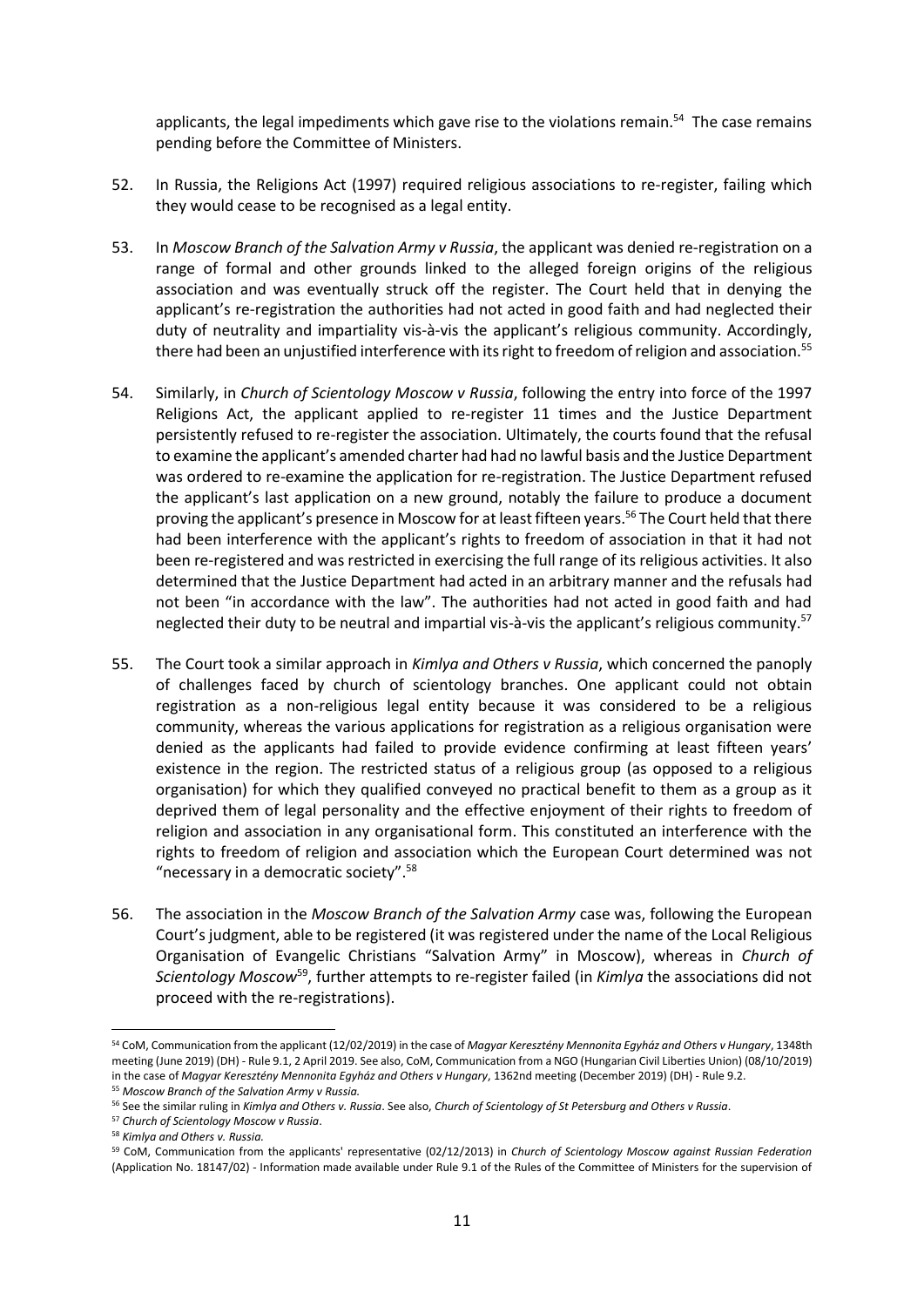- 57. In what was then known as the former Yugoslav Republic of Macedonia, $60$  new legislation entered into force in 2007 which required certain churches, religious communities and related groups to re-register to retain their status as religious organisation. Several requests of the Bektashi community to re-register were denied on formal grounds, as was the request by the *"Orthodox Ohrid Archdiocese (Greek-Orthodox Ohrid Archidioese of the Peć Patriarchy)"*.
- 58. The Court considered that the reasons provided by the national courts taken as a whole, were not "relevant and sufficient" to justify the interferences with the applicants' freedom of association.<sup>61</sup> Following the issuance of the judgments, both applicants requested that the registration proceedings be reopened, though to date, for a variety of reasons linked to the requirements for re-registration including the requirement that the associations change their names, the applicant associations have not been re-registered. The cases remain pending before the Committee of Ministers. 62

#### <span id="page-12-0"></span>**IV.3 The involuntary dissolution of associations**

- 59. A refusal to register or re-register an association can result in the involuntary dissolution of the association. Dissolution may be the consequence of overly onerous registration processes. It can also occur for other reasons and may constitute a separate violation of the right to freedom of association.
- 60. In *Jehovah's Witnesses of Moscow v. Russia<sup>63</sup>* the association was ordered to be dissolved following five unsuccessful attempts to re-register it following the coming into force of the Religions Act (1997).
- 61. The Court held that the dissolution order and blanket ban of their activities was an interference with the applicants' rights that was disproportionate to the legitimate aim pursued and was not necessary in a democratic society. Following the issuance of the judgment, the Jehovah's Witnesses of Moscow was registered in 2015. However, on 20 April 2017, under anti-extremism legislation, the Supreme Court dissolved the central body and regional branches of the "Jehovah's Witnesses Administrative Centre in Russia" and all its constituent local branches, including the applicant Moscow branch, banned their activities and confiscated their property.<sup>64</sup>
- 62. The Committee of Ministers has commented that the new ban

has effectively nullified the progress noted earlier by the Committee and, while it remains in place, makes the adoption of any further measures, either individual or general, practically impossible… [and] has created a legal ground for the repetition of similar violations, concerning not only the applicants, but all other individuals and communities in their situation.<sup>65</sup>

<sup>63</sup> *Jehovah's Witnesses of Moscow v. Russia*.

the execution of judgments and of the terms of friendly settlements, 1193 meeting (4-6 March 2014) (DH), DH-DD(2014)45, 10 January 2014.

<sup>60</sup> The Republic of North Macedonia, as of 12 February 2019.

<sup>&</sup>lt;sup>61</sup> Bektashi Community and Others v the former Yugoslav Republic of Macedonia; "Orthodox Ohrid Archdiocese (Greek-Orthodox Ohrid *Archidioese of the Peć Patriarchy)" v "the former Yugoslav Republic of Macedonia"*.

<sup>62</sup> CoM, Ministers' Deputies, 1340th meeting, 12-14 March 2019 (DH) H46-22 *"Orthodox Ohrid Archdiocese (Greek-Orthodox Ohrid Archdiocese of the Peć Patriarchy)" v. "the former Yugoslav Republic of Macedonia"* (Application No. 3532/07).

<sup>&</sup>lt;sup>64</sup> The impact of the Supreme Court ruling on freedom of association and freedom of religion is subject to a separate complaint before the Court [Administrative Centre of Jehovah's Witnesses in Russia and Kalin v. Russia (no. 10188/17) – Communicated 1 December 2017].

<sup>65</sup> CoM, Ministers' Deputies, H46-19 *Jehovah's Witnesses of Moscow and Others (Application No. 302/02) and Krupko and Others (Application No. 26587/07) v. Russian Federation*, Notes on the Agenda, CM/Notes/1383/H46-17, 1 October 2020.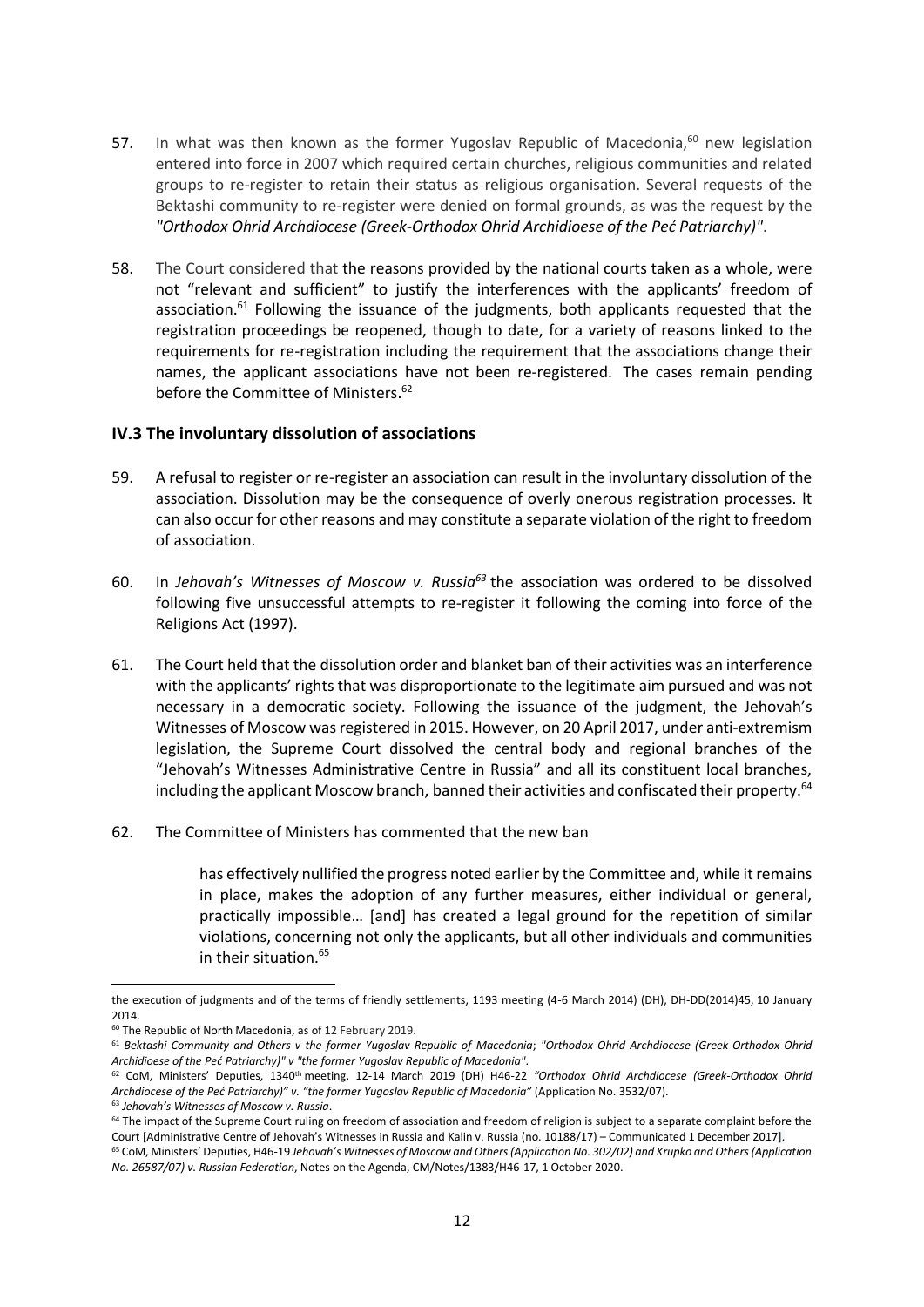The matter remains pending in the enhanced procedure before the Committee of Ministers.

- 63. In *Biblical Centre of the Chuvash Republic v Russia*, a Pentecostal mission that had been registered since 1991 was dissolved with immediate effect in October 2007 by order of the Supreme Court on the grounds that it had conducted educational activities without authorisation and in breach of sanitary and hygiene rules. The Court held that this violated Article 9 interpreted in light of Article 11 given that there would have been other, less intrusive, means of achieving the declared aim and therefore dissolution had not been necessary in a democratic society. Execution remains pending before the Committee of Ministers.<sup>66</sup>
- 64. In several cases involving Azerbaijan, the Court has held that the dissolution of associations violated the applicants' rights and was not justifiable or necessary in the circumstances.
- 65. Thus, in *Islam-Ittihad Association and Others v Azerbaijan*, the authorities dissolved the association on the basis that it was unlawfully engaging in religious activities. The Court determined that the lack of any definition of the term "religious activity" made it impossible for the applicants to foresee what constituted "religious activity" in order to carry out their activities in line with domestic law, thus the interference was not prescribed by law.<sup>67</sup>
- 66. In *Tebieti Mühafize Cemiyyeti and Israfilov v Azerbaijan*, an environmental association was ordered dissolved on the basis that it was carrying out activities outside its charter and prohibited by law. In finding a violation, the Court considered that immediate dissolution was a drastic measure disproportionate to the legitimate aim pursued.<sup>68</sup> Following its judgment, the associations were registered though wider challenges remain and the cases remain pending before the Committee of Ministers.
- 67. In *Adana Tayad v Turkey*, the Court held that Turkey violated Article 11 of the European Convention when the District Court ordered the dissolution of the association "Association for Mutual Aid and Solidarity with the Families of Prisoners and Convicts in Adana" (Adana Tayad) on the grounds of the purported illegal activities of certain members of the association's board of directors, while the judgments handed down in the proceedings relating to those offences were not yet final.
- 68. The Court considered that the outright dissolution of an association was a very harsh measure entailing significant consequences for its members, and could be taken only in the most serious cases. Under Article 11, High Contracting Parties have a heightened duty to provide reasons justifying such a measure. While the interference had been "prescribed by law", namely by Article 89 of the Civil Code, and had been aimed at the prevention of disorder, the interference had not been shown to be "necessary in a democratic society". The domestic courts had not considered less stringent measures, and the Government had not provided sufficient evidence that the dissolution of the association had been the only option capable of achieving the authorities' aims.<sup>69</sup>
- 69. In a similar case, *Association of Solidarity with the Oppressed v Turkey*, <sup>70</sup> the Court held that the dissolution of the applicant association on the grounds that certain members of the association were guilty of illegal activities and had links to an illegal organisation, while the proceedings

<sup>66</sup> *Biblical Centre of the Chuvash Republic.*

<sup>67</sup> *Islam-Ittihad Association and Others v Azerbaijan*.

<sup>68</sup> *Tebieti Mühafize Cemiyyeti and Israfilov v Azerbaijan*.

<sup>69</sup> *Adana Tayad v Turkey*.

<sup>70</sup> *Association of Solidarity with the Oppressed v Turkey*.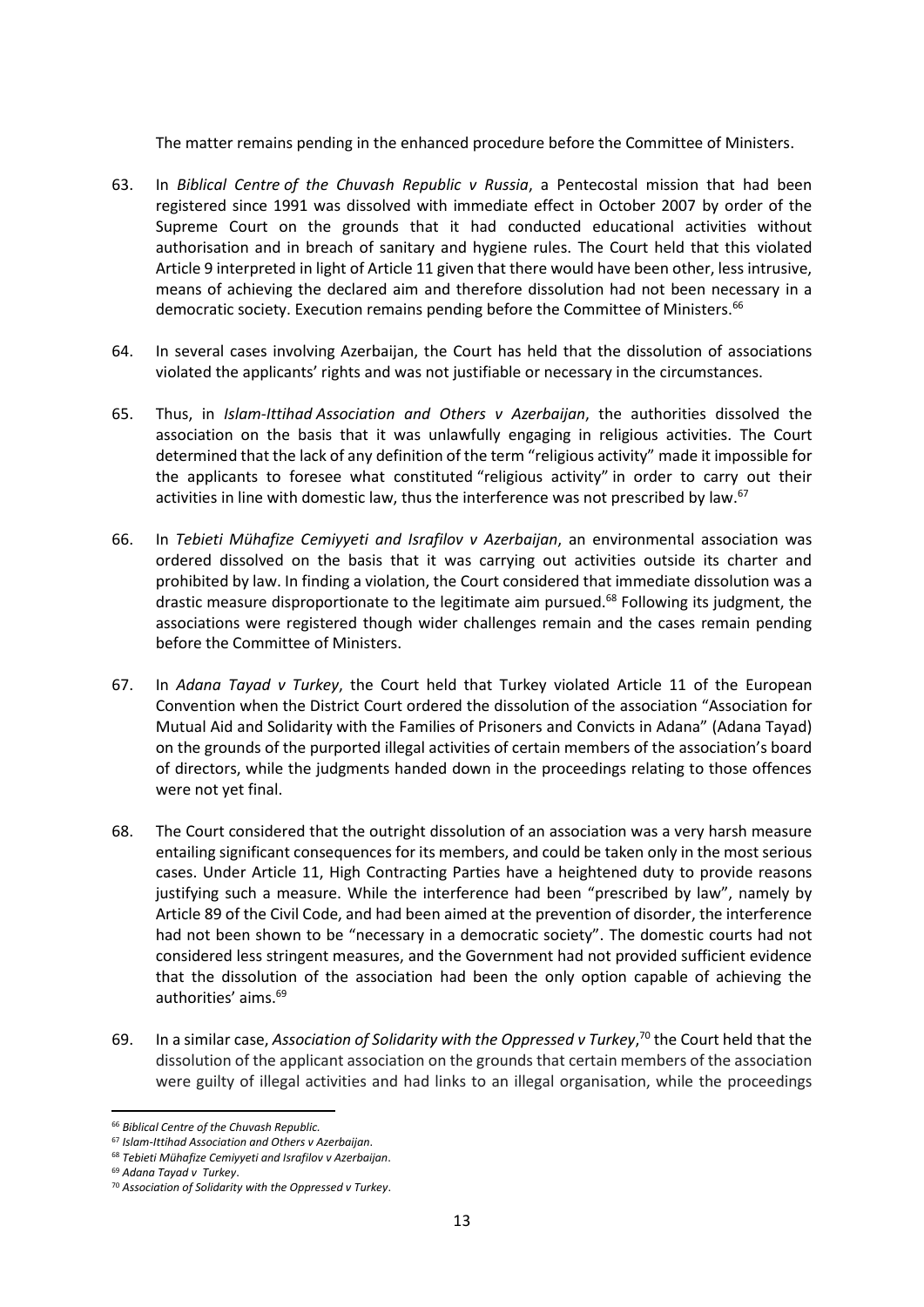relating to these offenses were not yet final, violated their rights. Further, Article 11 imposes on the State a high burden of justifying the dissolution of an association which was not met in this case.

70. The Court noted that it:

does not perceive any convincing element capable of justifying the dissolution of the association insofar as the court in no way verified whether the facts alleged against the interested parties were established or whether the conditions required by law for dissolution were met

and

also did not consider whether and to what extent acts allegedly committed by members of the association or by its leaders could engage the responsibility of the association itself. It must therefore be noted that the scope of the control he carried out was very limited.<sup>71</sup>

- 71. These cases are pending execution before the Committee of Ministers, together with the case of *Çetinkaya v Turkey*, in which the Court found a violation of the right to freedom of association of the director of a human rights association on account of his conviction for participating in an unlawful demonstration and thus acting in breach of the aims specified in the statute of the association.<sup>72</sup>
- 72. In *Tourkiki Enosi Xanthis and Others v Greece,* an association founded by persons belonging to the Muslim minority of Western Thrace (Greece) with a mandate to preserve and promote the culture of the "Turks of Western Thrace" and which had pursued its activities unhindered for nearly half a century, was ordered to be dissolved because its mandate went counter to public policy.<sup>73</sup> The Court held that the intention of publicly debating the fate and identity of part of the population of a State, is not enough to impose such a drastic limitation on an association. as its dissolution. The right to express one's views through freedom of association and the notion of personal autonomy imply the right of everyone to express, within the framework of legality, one's beliefs about one's ethnic identity. The essence of democracy lies in its ability to solve problems through open debate.<sup>74</sup>
- 73. Consequently, the decision contravened Article 11. The case is pending execution with the Committee of Ministers.

## <span id="page-14-0"></span>**IV.4 Arbitrary detention and other breaches of the rights of human rights defenders to punish and silence them for their membership in human rights organisations**

- 74. In a number of Member States, human rights defenders have been detained and their actions criminalised with the intent of silencing not only them, but also the associations for which they work. This negatively impacts the right to freedom of association among other rights.
- 75. For example, in *Kavala v Turkey*,<sup>75</sup> which concerned the arrest in October 2017 of the applicant in relation to allegations of attempting to overthrow the government, the Court held that in the

**<sup>.</sup>** <sup>71</sup> *Ibid*, para 25.

<sup>72</sup> *Çetinkaya v Turkey*.

<sup>73</sup> *Tourkiki Enosi Xanthis and Others v Greece*.

<sup>74</sup> *Ibid*, para 56.

<sup>75</sup> *Kavala v Turkey*.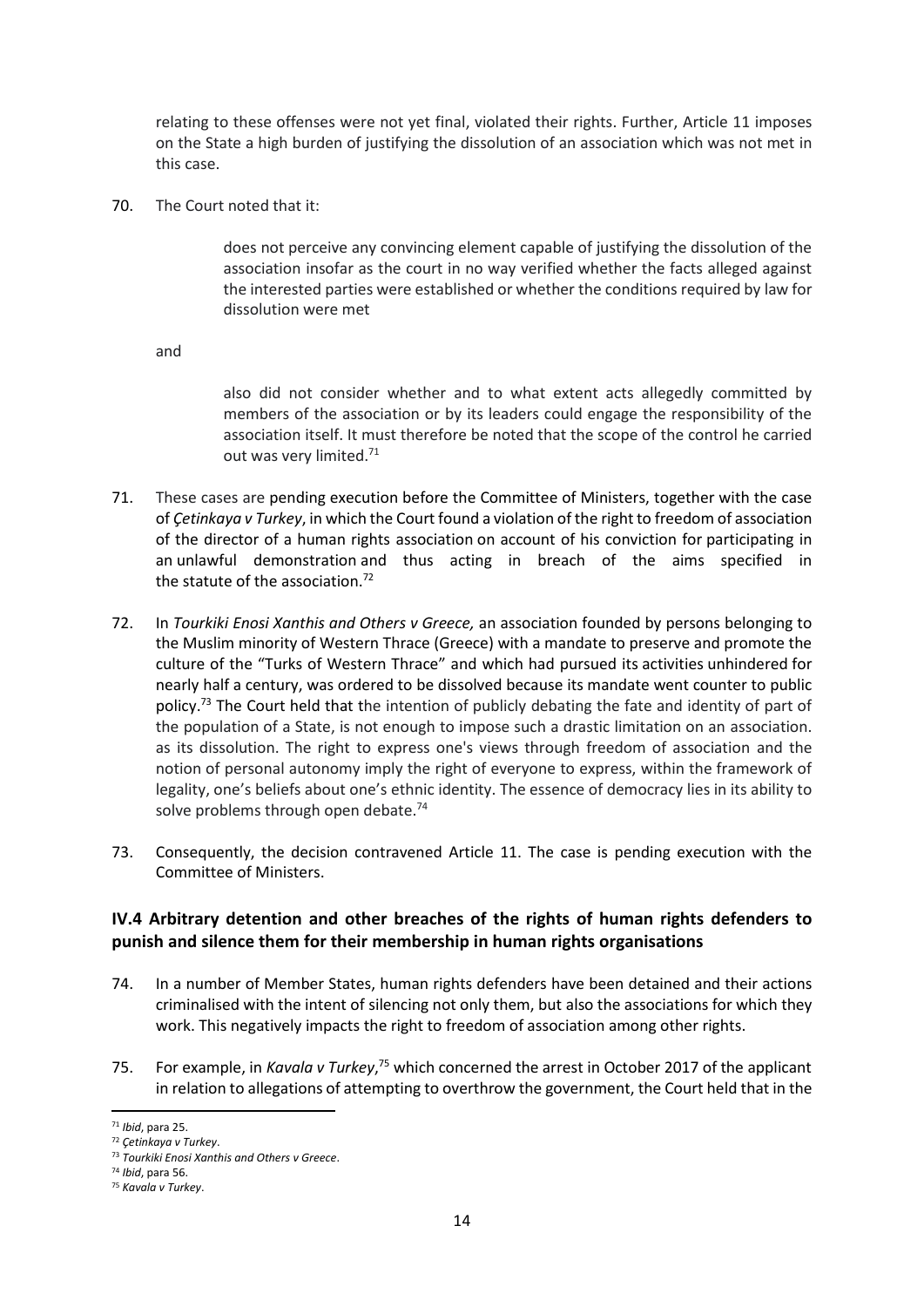absence of evidence to support a reasonable suspicion he had committed an offence, the applicant's arrest and lengthy detention served the ulterior purpose of silencing him and creating a chilling effect on civil society, and were "likely to have a dissuasive effect on the work of human-rights defenders" (para 232), violating Article 18 of the Convention in conjunction with Article 5. In its judgment, the Court took the rare decision to order pursuant to Article 46 of the Convention, that the applicant be released immediately from detention.

- 76. The Court has made similar Article 18 findings in a number of judgments involving Azerbaijan, holding that the freezing of bank accounts and the imposition of travel bans, $76$  and the arbitrary prosecution of human rights defenders constituted an abuse of the law and had an ulterior motive of silencing them for their activities.
- 77. Thus, in Aliyev v Azerbaijan,<sup>77</sup> which concerned the detention and related abuses perpetrated against the applicant, a lawyer who represents applicants before the Convention institutions, the Court considered that the authorities' actions were driven by improper reasons and the actual purpose of the impugned measures was to silence and to punish the applicant for his activities in the area of human rights as well as to prevent him from continuing those activities.
- 78. As in its ruling in the *Kavala* case, the Court decided, pursuant to Article 46, to indicate individual and general measures to be taken by Azerbaijan. It held that:

the necessary general measures … must focus, as a matter of priority, on the protection of critics of the government, civil society activists and human-rights defenders against arbitrary arrest and detention. The measures to be taken must ensure the eradication of retaliatory prosecutions and misuse of criminal law against this group of individuals and the non-repetition of similar practices in the future.<sup>78</sup>

Furthermore, the Court held that individual measures:

"must be determined in the light of the terms of the Court's judgment and, in particular, with due regard to its conclusions in respect of the retaliatory nature of the measures taken against the applicant with a view to punishing him for his activities in the area of human rights as well as to prevent him from continuing his work as a human-rights defender."<sup>79</sup>

79. In Azizov and Novruzlu v Azerbaijan,<sup>80</sup> in almost identical circumstances to the facts in Rashad *Hasanov and others v Azerbaijan*<sup>81</sup> (which concerned the same applicant organisation), the Court, in finding that there had been a violation of Article 18 of the Convention taken in conjunction with Article 5(3), held that there was an ulterior purpose in the applicants' pre-trial detention for their involvement in demonstrations; namely, the detention was aiming at punishing and silencing members of the civic movement NIDA, a non-governmental organisation established by a group of young people to seek liberty, justice, truth and change in Azerbaijan, and aimed at paralysing the activities of that organisation. Further, it determined

<sup>1</sup> <sup>76</sup> *Democracy and Human Rights Resource Centre and Mustafayev v. Azerbaijan*.

<sup>77</sup> *Aliyev v Azerbaijan*.

<sup>78</sup> *Ibid*, para. 226.

<sup>79</sup> *Ibid*, para. 227.

<sup>80</sup> *Azizov and Novruzlu v Azerbaijan*.

*<sup>81</sup> Rashad Hasanov and others v Azerbaijan*, nos. 48653/13*,* 52464/13, 65597/13 and 70019/13, 7 June 2018.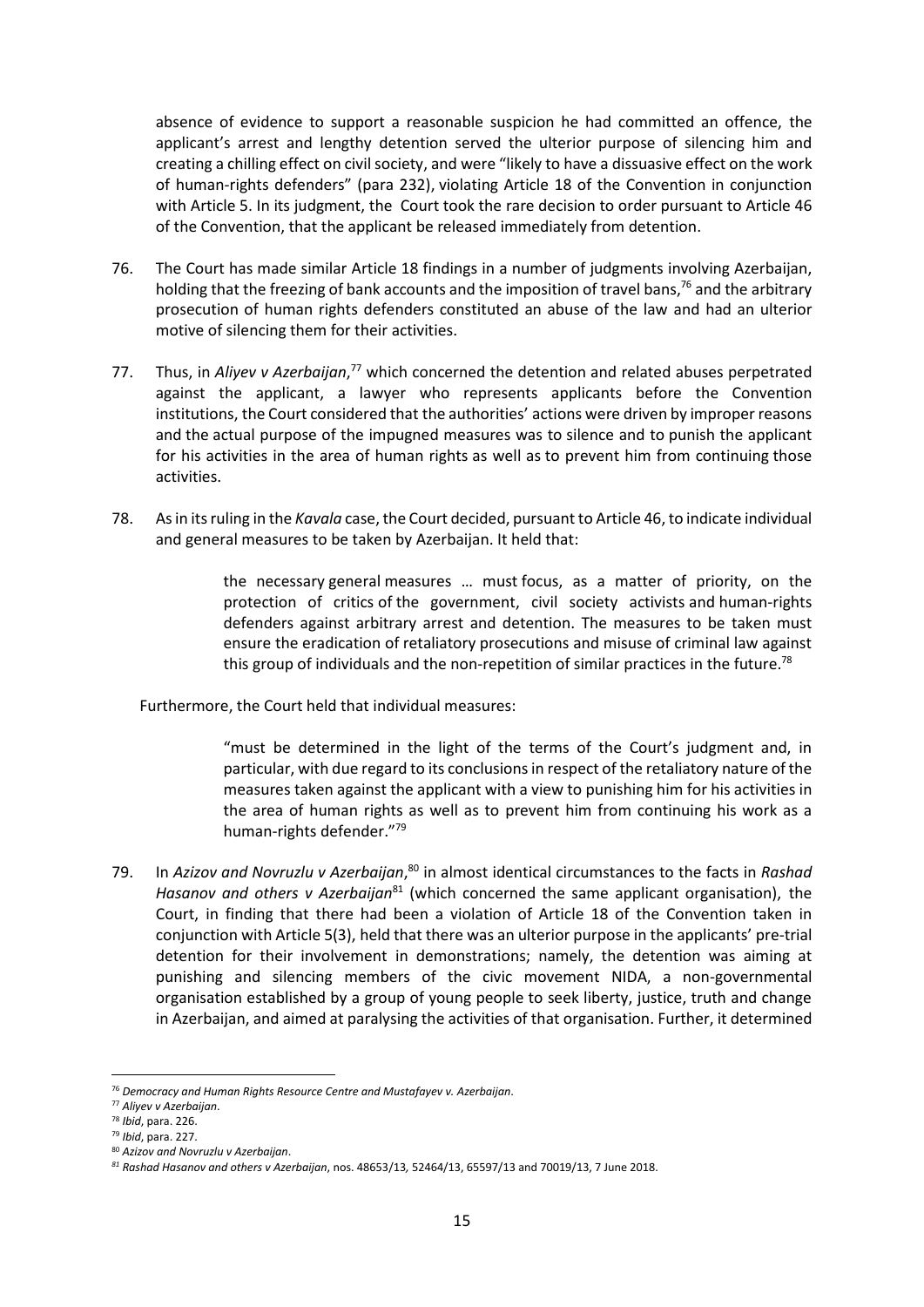that the ulterior purpose was the predominant purpose of the restriction of the applicants' right to liberty.

- 80. Similarly, in *Yunusova and Yunusov v Azerbaijan (no. 2)*, <sup>82</sup> the Court determined that there had been a violation of Article 18 of the Convention in conjunction with Article 5, on account that the authorities' actions in relation to the applicants - the director and the researcher and head of department of the "Institute for Peace and Democracy" were driven by improper reasons and the actual purpose of the impugned measures (including the detention of the applicants) was to silence and to punish them for their NGO activities in Azerbaijan.<sup>83</sup>
- 81. In *Mammadli v Azerbaijan,* the applicant, the chairman of the Election Monitoring and Democracy Studies Centre, a non-governmental organisation specialised in monitoring of elections was arbitrarily arrested, the actual purpose being to silence and punish him for his activities in the area of electoral monitoring, which was held by the Court to contravene Article 18 in conjunction with Article 5.84

## <span id="page-16-0"></span>**V. ASPECTS OF EXECUTION**

## <span id="page-16-1"></span>**V.1 Individual measures**

- 82. Individual measures should put the applicants, to the extent possible, in the position in which they would have been had the requirements of the European Convention not been disregarded. In exercising their choice of individual measures, the State party must bear in mind their primary aim of achieving *restitutio in integrum*. 85
- 83. The Court has only rarely indicated specific individual measures in its judgments in accordance with Article 46 of the Convention and even more rarely in freedom of association cases, even when the cases revealed similar facts or issues canvassed in prior cases related to the States concerned.
- 84. However, the Court has indicated individual measures in some of the Article 18 cases considered in this thematic study, namely in the *Kavala* case, where the Court indicated under Article 46 that the nature of the violation left no real choice as to the measures required to remedy it, and held that the government was to take every measure to put an end to the applicant's detention and to secure his immediate release. Similarly, but less precisely, in *Aliyev v Azerbaijan* (also involving a violation of Article 18 in conjunction with Article 5), the Court noted that individual measures:

must be determined in the light of the terms of the Court's judgment and, in particular, with due regard to its conclusions in respect of the retaliatory nature of the measures taken against the applicant with a view to punishing him for his activities in the area of human rights as well as to prevent him from continuing his work as a human-rights defender."<sup>86</sup>

<sup>82</sup> *Yunusova and Yunusov v Azerbaijan (No. 2)*.

<sup>83</sup> See also, *Rashad Hasanov and others v Azerbaijan*; *Mammadli v Azerbaijan*; *Rasul Jafarov v Azerbaijan*.

<sup>84</sup> *Mammadli v Azerbaijan*.

<sup>85</sup> *Ilgar Mammadov v Azerbaijan* (Grand Chamber), Appl no. 15172/13, 29 May 2019, para. 150.

<sup>86</sup> *Aliyev v Azerbaijan*, para. 227.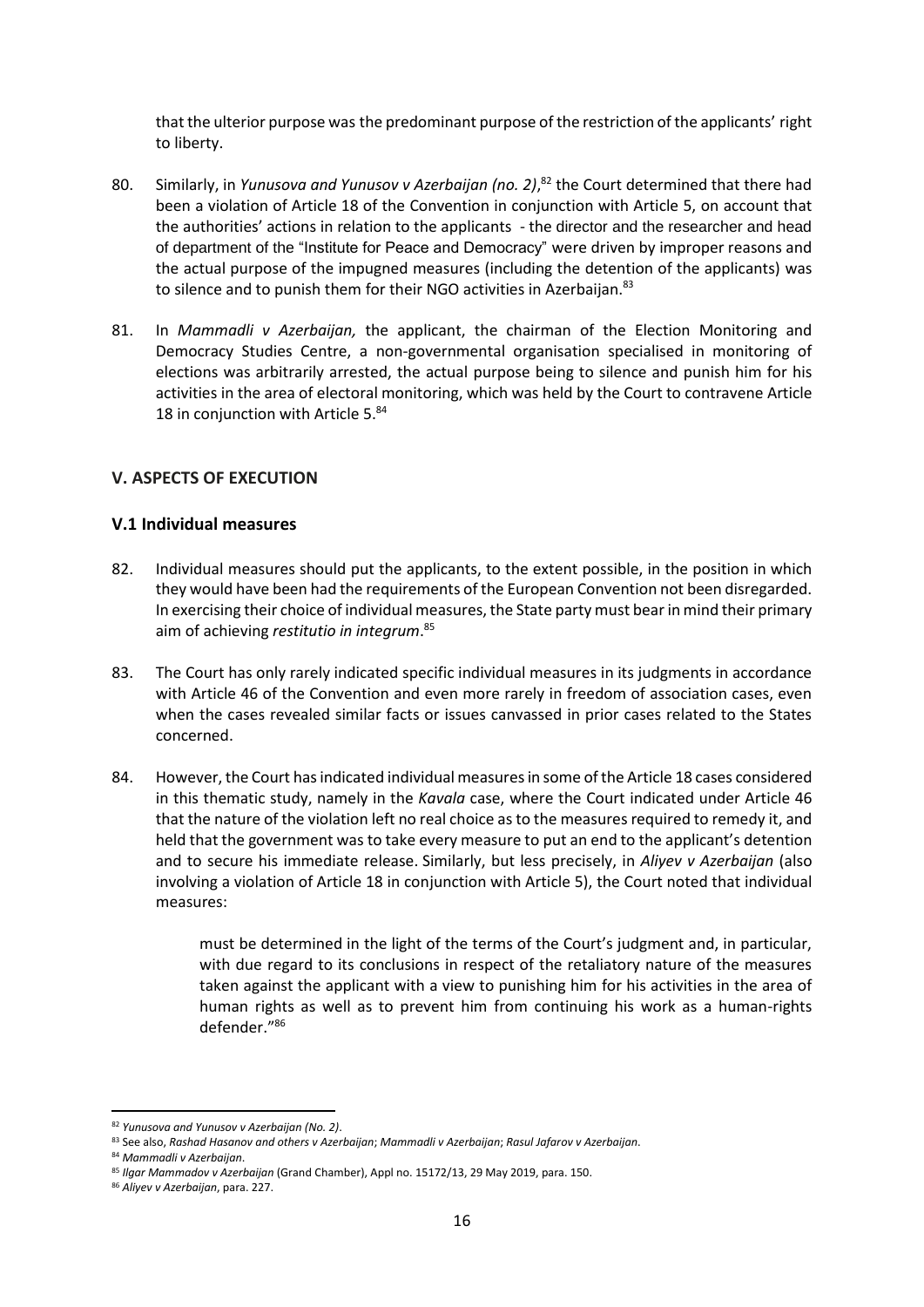- 85. In its dialogue with Member States, the Committee of Ministers has regularly indicated the types of individual measures that they may take to rectify violations of the right to freedom of association. What will be considered as adequate and appropriate individual measures will depend not only on the nature of the violation but on the particular circumstances of the case.
- 86. Thus, with respect to the refusal to register cases, cases involving significant delays in registration, and the involuntary dissolution of associations, the Committee of Ministers has called on the Member States concerned to ensure that outstanding appeals are decided promptly and in full and effective compliance of Article 11 of the Convention and the Court's case law;<sup>87</sup> it has also called on the States to reopen registration proceedings, and to enable applicants to submit new registration requests should they so wish.<sup>88</sup>
- 87. The Committee of Ministers has determined that a subsequent decision by the competent registration authority to register the applicants (following the issuance of the Court's judgment) may constitute appropriate individual measures in an involuntary dissolution case.<sup>89</sup> Similarly, it has determined that the ability of applicants to subsequently establish an association with similar aims to what was specified in their Constitution constituted an appropriate individual measure in a "refusal to register" case.<sup>90</sup>
- 88. In the *Mammadli* group of cases(revealing "a troubling pattern of arbitrary arrest and detention of government critics, civil society activists and human-rights defenders through retaliatory prosecutions and misuse of criminal law in defiance of the rule of law"), the Committee of Ministers has recalled that

*restitutio in integrum* in this group of cases requires the quashing of the applicants' convictions, their erasure from their criminal records and the elimination of all other consequences of the criminal charges brought against them, including by fully restoring their civil and political rights.<sup>91</sup>

89. On 19 November 2021, the Plenum of the Azerbaijan Supreme Court reportedly examined a number of cases that are pending execution before the Committee of Ministers, including the cases of *Rashad Hasanov* and *Uzeyir Mammadli*; it quashed the applicants' convictions, discontinued criminal proceedings against them and awarded them compensation for nonpecuniary damage sustained as a result of unlawful arrest and imprisonment.<sup>92</sup> In December 2021 the Ministers' Deputies determined that as a result of the Supreme Court decision, no further individual measures were required with respect to the applicants Rashad Hasanov, Uzeyir Mammadli and several others. It was decided to close the execution of the *Rashad*  Hasanov case,<sup>93</sup> but the remaining cases remain open.<sup>94</sup>

1

<sup>91</sup> CoM, Case of *Mammadli against Azerbaijan and 5 Other Cases*, Res-54, 11 March 2021.

<sup>87</sup> CoM, Case of Bekir-Ousta and Others against Greece and 2 Other Cases, Res-54, 9 June 2021.

<sup>88</sup> CoM, 1377 meeting (DH) June 2020 - H46-23 "Orthodox Ohrid Archdiocese (Greek-Orthodox Ohrid Archdiocese of the Peć Patriarchy)" v. North Macedonia, CM/Del/Dec(2020)1377/H46-23, 4 June 2020.

<sup>89</sup> CoM, Resolution CM/ResDH(2017)293, Execution of the judgment of the European Court of Human Rights, *Association of Citizens "Radko" and Paunkovski against "the former Yugoslav Republic of Macedonia", (Adopted by the Committee of Ministers on 21 September 2017 at the 1294th meeting of the Ministers' Deputies).* See also, CoM, Resolution CM/ResDH(2018)161, Execution of the judgment of the European Court of Human Rights, *IPSD and Others against Turkey*, *(Adopted by the Committee of Ministers on 10 April 2018 at the 1313th meeting of the Ministers' Deputies).*

<sup>90</sup> CoM, Execution of the judgment of the European Court of Human Rights, *Özbek and others against Turkey (Adopted by the Committee of Ministers on 3 December 2020 at the 1390th meeting of the Ministers' Deputies).*

<sup>92</sup> See news statement[: https://www.coe.int/en/web/execution/-/azerbaijan-execution-of-echr-judgments.](https://www.coe.int/en/web/execution/-/azerbaijan-execution-of-echr-judgments)

<sup>93</sup> Resolution CM/ResDH(2021)426, Execution of the judgment of the European Court of Human Rights, *Rashad Hasanov and Others against Azerbaijan (Mammadli group) (Adopted by the Committee of Ministers on 2 December 2021 at the 1419th meeting of the Ministers' Deputies)*. <sup>94</sup> 1419th meeting (DH), 30 November- 2 December 2021 - H46-4, *Mammadli group v. Azerbaijan* (Application No. 47145/14), M/Del/Dec(2021)1419/H46-4.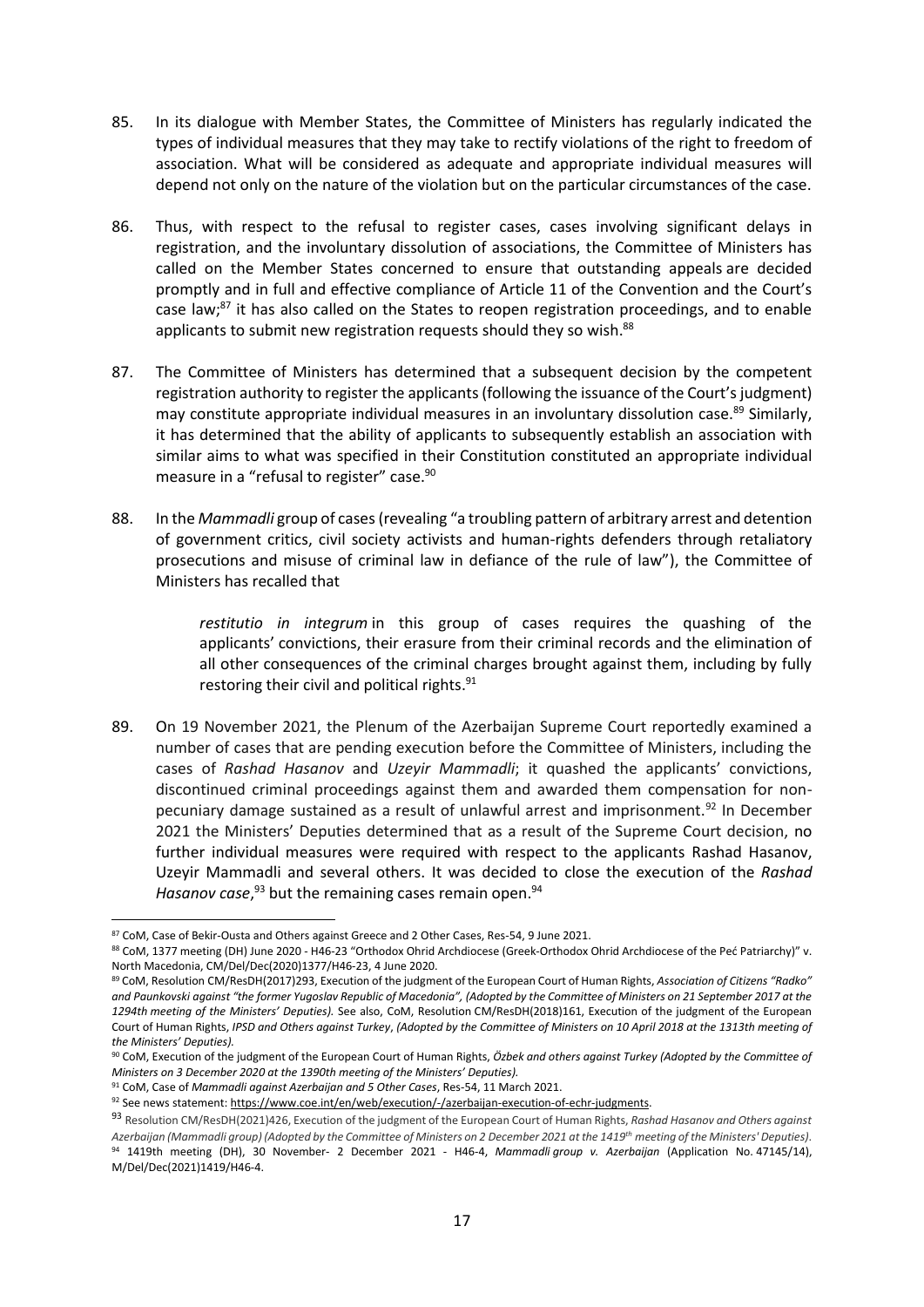#### <span id="page-18-0"></span>**V.2 General measures**

- 90. General measures should prevent similar violations occurring. Member States are obligated to solve the problems underlying violations found.<sup>95</sup> The measures to execute the judgment taken by the respondent State must be compatible with the conclusions and spirit of the Court's judgment. 96
- 91. As with individual measures, the Court has only rarely indicated the general measures that a Member State should take to implement a finding of a violation, even more rarely in freedom of association cases.
- 92. However, in *Aliyev v Azerbaijan*, the Court held that:

the necessary general measures … must focus, as a matter of priority, on the protection of critics of the government, civil society activists and human-rights defenders against arbitrary arrest and detention. The measures to be taken must ensure the eradication of retaliatory prosecutions and misuse of criminal law against this group of individuals and the non-repetition of similar practices in the future. $97$ 

- 93. In contrast, the Committee of Ministers has regularly engaged with States on the general measures that they must take to implement the Court's judgments.
- 94. For example, the Committee of Ministers has determined that the adoption of a new registration mechanism for associations and of awareness-raising measures to avoid unjustified refusals to register associations, motivated by the political tenor of their aims were sufficient general measures for a state to take in response to a finding of a violation of the right to freedom of association stemming from a refusal to register an association on political grounds.<sup>98</sup> Similarly, the Committee of Ministers determined that legislative reforms that restricted the opportunities to refuse to register applicant associations and reduced the margin of discretion of the authorities to decide whether a particular association could be registered, and related administrative changes as well as new caselaw applying the Court's reasoning to other applications for registration were appropriate general measures.<sup>99</sup> In a case involving the unjustified dissolution of an applicant association, the Committee of Ministers determined that a combination of legislative changes to the registration process (and demonstrating a trackrecord of successful registrations following those legislative changes), training and awareness raising measures as well as publication and dissemination of the Court's judgment were adequate general measures for the state to take in light of the violation.<sup>100</sup> Likewise, the

<sup>95</sup> Recommendation Rec(2004)6 of the Committee of Ministers to member states on the improvement of domestic remedies (adopted by the Committee of Ministers on 12 May 2004, at its 114th Session).

<sup>96</sup> *Ilgar Mammadov v Azerbaijan* (Grand Chamber), Appl no. 15172/13, 29 May 2019, para. 186.

<sup>97</sup> *Aliyev v Azerbaijan,* para. 226.

<sup>98</sup> CoM, Resolution CM/ResDH(2017)360, Execution of the judgment of the European Court of Human Rights, *Zhechev against Bulgaria*,

*<sup>(</sup>Adopted by the Committee of Ministers on 25 October 2017 at the 1298th meeting of the Ministers' Deputies).*

<sup>99</sup> CoM, Execution of the judgment of the European Court of Human Rights, *Koretskyy and Others against Ukraine (Adopted by the Committee of Ministers on 25 October 2017 at the 1298th meeting of the Ministers' Deputies).*

<sup>100</sup> CoM, Resolution CM/ResDH(2017)293, Execution of the judgment of the European Court of Human Rights, *Association of Citizens "Radko" and Paunkovski against "the former Yugoslav Republic of Macedonia"*, *(Adopted by the Committee of Ministers on 21 September 2017 at the 1294th meeting of the Ministers' Deputies).*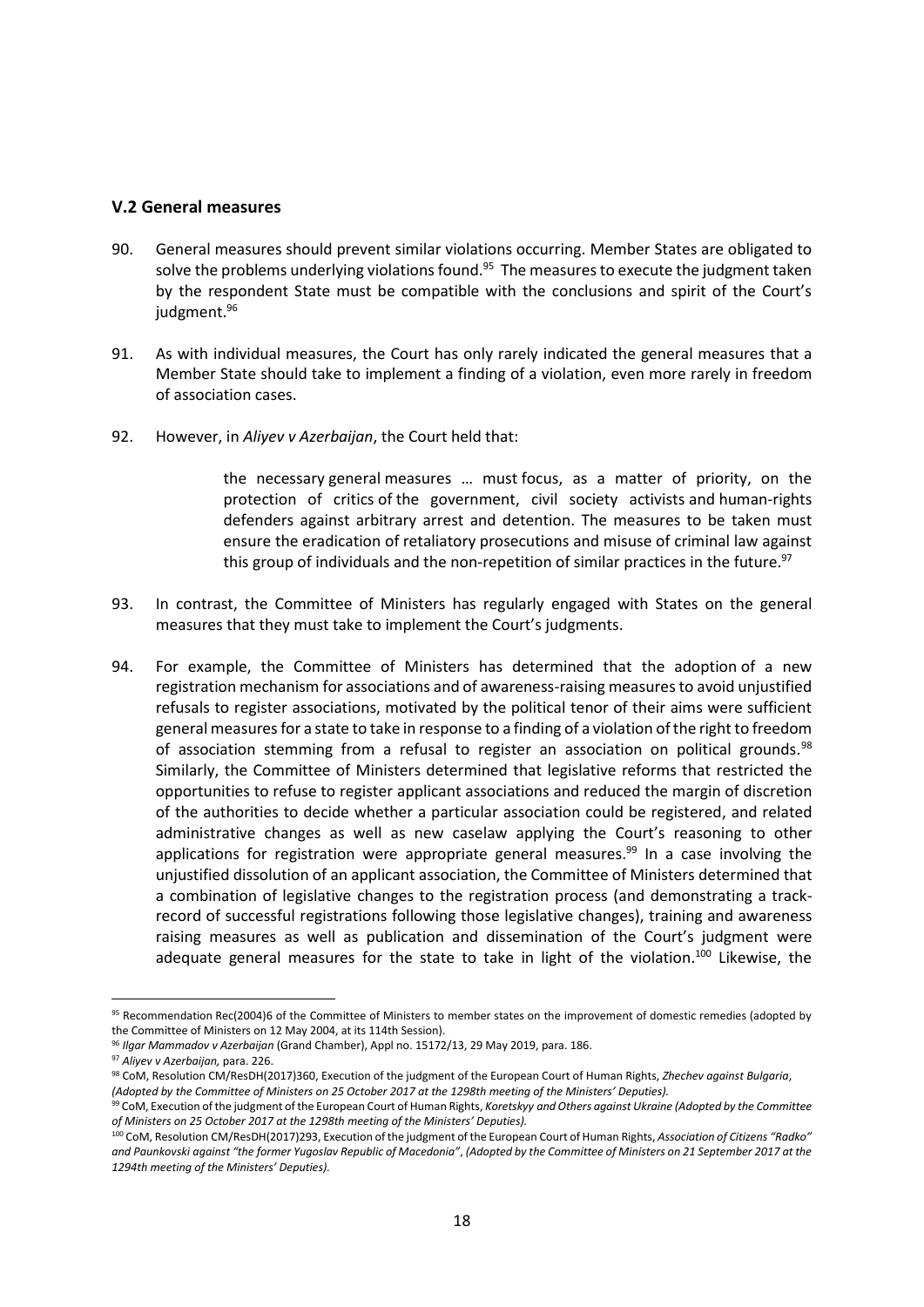Committee of Ministers determined that a change in the law to require courts to grant time to applicants to align their associations' Constitutions with the law (successfully implemented as evidenced by domestic caselaw) was an appropriate general measure in response to a "refusal to register" case in which the applicants were not provided the opportunity to rectify deficiencies observed in the application process.<sup>101</sup>

95. The Committee of Ministers has called on States to undertake the reform of legislation and to re-establish applicants' rights. In its dialogue on the execution of the cases of *Jehovah's Witnesses of Moscow and Others* and *Krupko and Others*, it:

> called on the authorities to enter into a genuine dialogue with the Committee and to urgently take all necessary measures to re-establish the right of Jehovah's Witnesses to freedom of religion, such as by reversing the 2017 ban, reexamining the related criminal cases and reviewing the current anti-extremism legislation.<sup>102</sup>

96. In the *United Macedonian Organisation Ilinden and Others* group against Bulgaria (involving repeat failures to register the organisation Ilinden and others), the Committee of Ministers exhorted the Bulgarian authorities to:

> ensure that any new registration request of "UMO Ilinden" or associations similar to "UMO Ilinden" is examined in full compliance with Article 11 of the Convention, as regards formal legal requirements that must be applied in a proportionate, foreseeable and consistent manner, with clear instructions to applicants if needed, and also as regards the assessment of the lawfulness of the association's goals and the means for pursuing them.

97. Further, the Committee urged, *inter alia*, the authorities:

to adopt legislative or other appropriate measures to ensure broader and more effective obligation for the Registration Agency to give instructions to associations to rectify registration files, whenever this is objectively possible, so as to reconcile the Agency's practice of strict application of formal requirements with the effective exercise of the right to freedom of association.

It also invited the authorities to:

**.** 

finalise their work on supplementing the guidelines for the registration officers to cover the issues examined in this group of cases, as well as the preparation of userfriendly instructions for associations and to ensure that the Registration Agency identifies exhaustively the defects of a registration file, as required under domestic law, to allow the associations to submit rapidly a registration file which meets all legal requirements. 103

<sup>101</sup> CoM, Execution of the judgment of the European Court of Human Rights, Özbek and others against Turkey *(Adopted by the Committee of Ministers on 3 December 2020 at the 1390th meeting of the Ministers' Deputies).*

<sup>102</sup> CoM, 1383rd meeting, 29 September – 1 October 2020 (DH), H46-17 *Jehovah's Witnesses of Moscow and Others and Krupko and Others*, CM/Del/Dec(2020)1383/H46-17, 1 October 2020.

<sup>103</sup> CoM, Interim Resolution CM/ResDH(2020)197, Execution of the judgments of the European Court of Human Rights, *United Macedonian Organisation Ilinden and Others group against Bulgaria* (Adopted by the Committee of Ministers on 1 October 2020 at the 1383rd meeting of the Ministers' Deputies).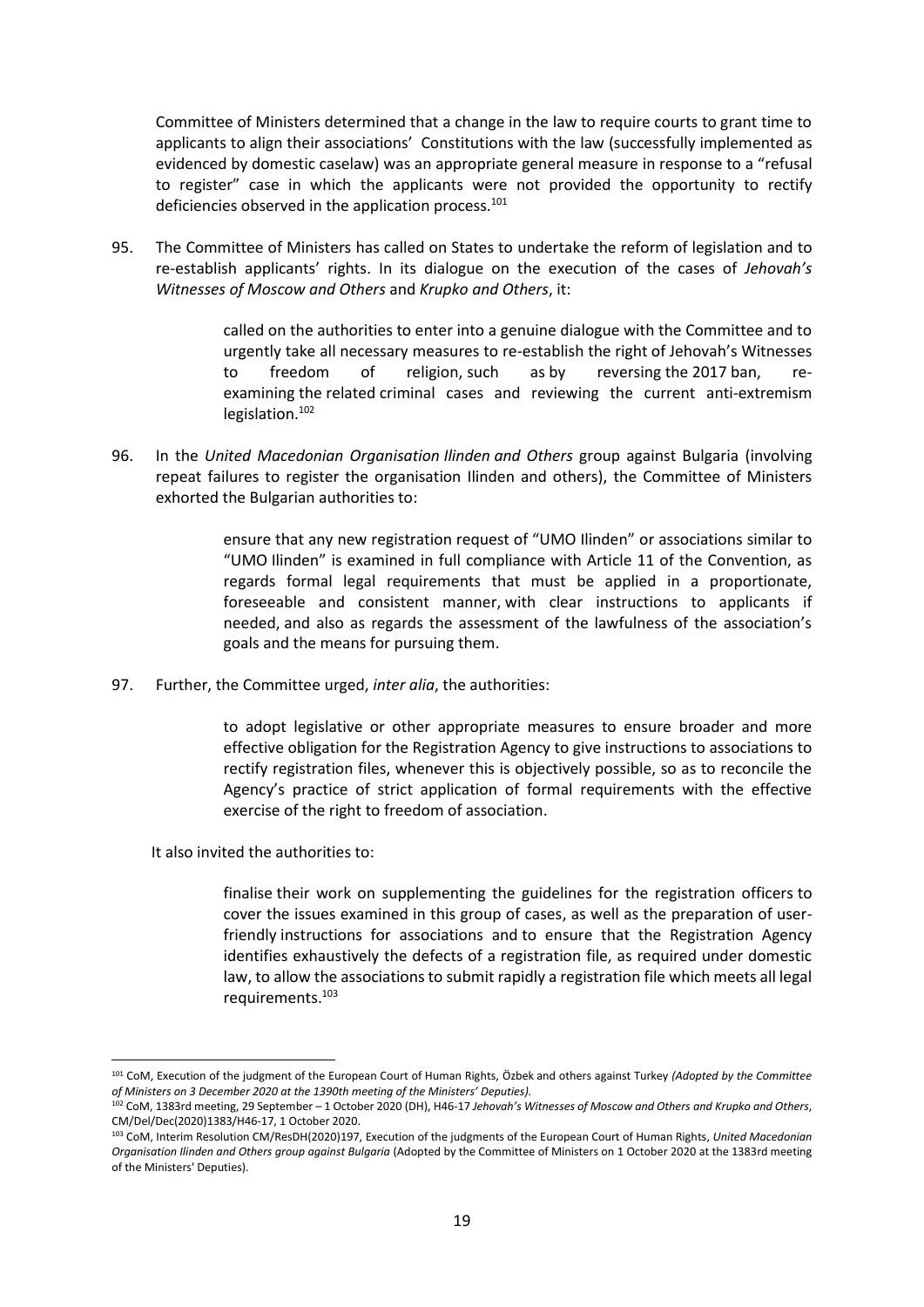- 98. Despite the Bulgarian Government's continued failure to execute the *Ilinden* group of cases, and that "almost 16 years after the first final judgment in this group, associations aiming to 'achieve the recognition of the Macedonian minority' continue to be routinely refused registration and that this seems at present mainly due to a wider problem of disapproval of their goals", the Committee of Ministers in its latest review of the cases in March 2022, requested the State to provide further information by 30 September 2022 and decided to resume the examination of this group of cases in December 2022.<sup>104</sup>
- 99. Given the nature of Article 18 cases, the Committee of Ministers has in that context made much broader, far-reaching, recommendations. For instance, in the *Mammadli* group of cases, the Committee of Ministers strongly reiterated:

its call for targeted and effective steps to be taken to address the root causes of these violations, in particular the misuse of the criminal law and retaliatory prosecutions, which could include the implementation of the relevant recommendations of the Group of States against Corruption to strengthen the independence of the judiciary and the prosecutor's office.<sup>105</sup>

100. In the *Kavala* and *Mergen* group of cases, it:

reiterated their call upon the Turkish authorities to take legislative and other measures to ensure the full independence and impartiality of the Turkish judiciary, including from the executive branch, taking inspiration from the Council of Europe standards, in particular as regards the structural independence of the Council of Judges and Prosecutors.<sup>106</sup>

## <span id="page-20-0"></span>**V.3 Assessment: Execution, Obstruction, and Responses to Obstruction**

- 101. In addition to the general delays with the execution of many of the cases considered by the Expert Council on NGO Law in this thematic study (more than 40% of the cases analysed have been pending before the Committee of Ministers for more than ten years), a number of challenges with the execution process can be observed, as follows:
	- a. In order to remove cases from the purview of the Committee of Ministers, in a small number of cases, some Member States have implemented individual measures by, for example, paying any ordered non-pecuniary damages and costs and expenses, and enabling associations to be registered or to apply for re-registration. However, more often, Member States have refrained from implementing general measures to address structural issues and guarantee nonrecurrence. In those cases where individual (as opposed to general) measures have been implemented, the Committee of Ministers has been more likely to place the matter in its regular (as opposed to enhanced) procedure, even if there are numerous repeat or similar cases, making it less likely that the implementation of extant general measures receives due attention.
	- b. In accordance with the procedures of the Committee of Ministers, States are obligated to present an action plan on the individual and general measures they will take to execute a judgment, within six months from the judgment becoming final. Often, States have failed to

<sup>104</sup> CoM, *Umo Ilinden and Others v Bulgaria*, Supervision of the execution of the European Court's judgments, CM/Del/Dec(2022)1428/H46- 7, 9 March 2022.

<sup>105</sup> CoM, Case of *Mammadli against Azerbaijan and 5 Other Cases*, Res-54, 11 March 2021.

<sup>106</sup> CoM, 1411th meeting (DH), 14-16 September 2021 - H46-37, *Kavala and Mergen and Others group v. Turkey*, CM/Del/Dec(2021)1411/H46-37, 16 September 2021.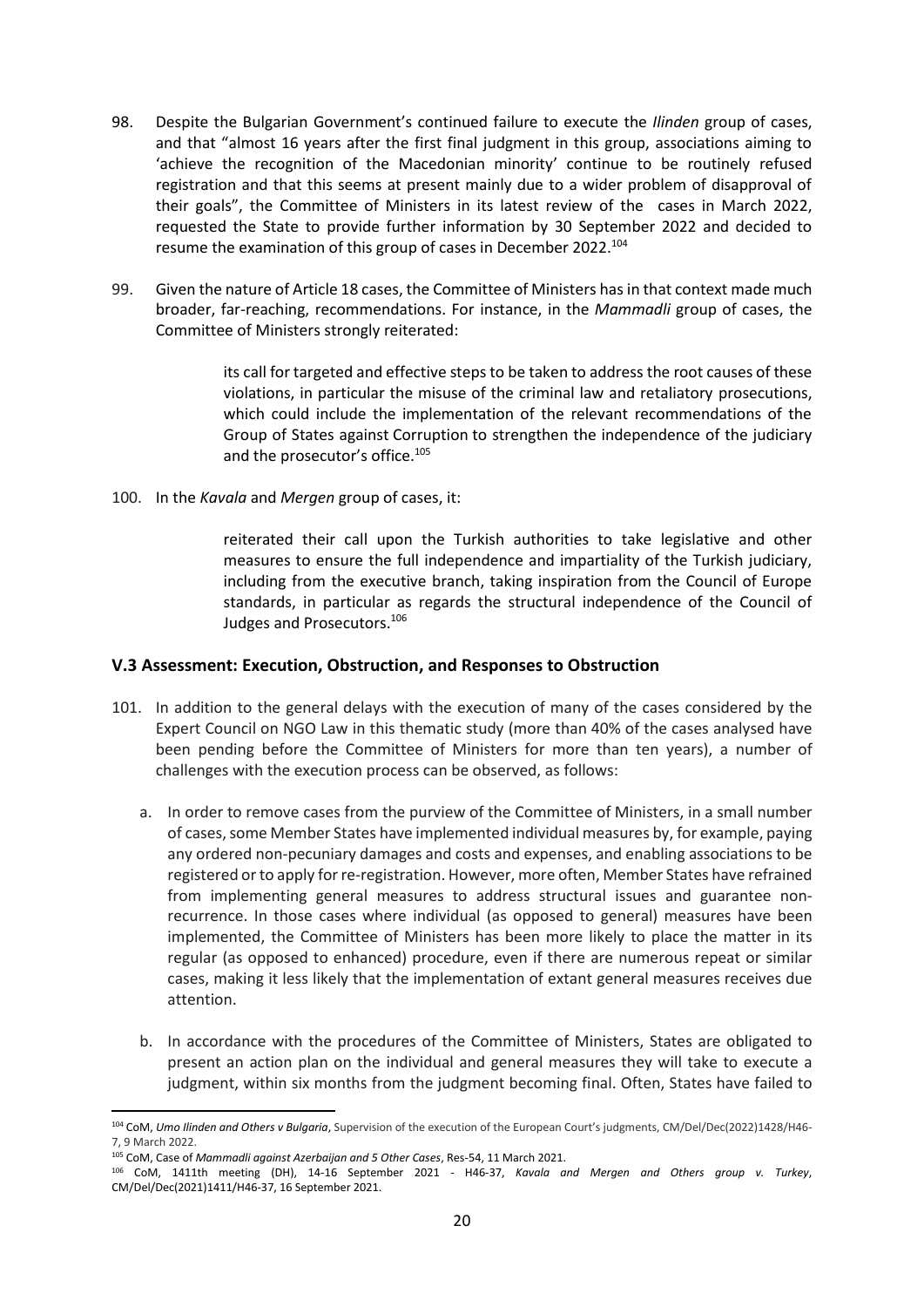submit action plans within the set timeframe, and there appears to be very limited action taken by the Committee of Ministers in such circumstances to elicit same. Taking into account the already lengthy timeframe for cases to result in final judgment before the Court, the waiting period for the Committee of Ministers to begin full engagement with States constitutes a further impediment to the realisation of rights under the Convention.

c. There are several instances in which States have not only refrained from executing judgments involving freedom of association, but have additionally, in "refusal to register" cases, repeated the refusals on same or similar grounds when applicants have sought to register or re-apply to register their associations following a judgment from the Court finding a violation, or, as was the case with *Jehovah's Witnesses of Moscow v Russia,* introduced fresh impediments to registration through new legislation, in which the Committee of Ministers has recognised that the blanket ban introduced by Russia:

> has effectively nullified the progress noted earlier by the Committee and, while it remains in place, makes the adoption of any further measures, either individual or general, practically impossible<sup>107</sup>.

Whilst the Committee of Ministers has seen fit, in most such instances, to place within, or transfer such cases to, its "enhanced procedure", there does not appear to be a clear or uniform strategy of escalation, using the entirety of means at the Committee's disposal, to address States' failure to execute decisions involving freedom of association. Whereas the Committee has seen fit to resort to, or to warn of the possibility of, infringement proceedings in certain cases involving arbitrary detention involving Article 18,<sup>108</sup> it has not seen fit to do similarly in cases involving the refusal to register or the involuntary dissolution of associations.

d. Furthermore, the Committee of Ministers has helpfully set out in its dialogue with Turkey on the *Kavala* case, its position on same facts already reviewed by the Court decision and the circumstances in which new facts may constitute a continuation of the violations found already by the Court.<sup>109</sup> This followed on from Turkey's argument that the applicant's detention for the offences examined by the Court has ended and that he is currently in pretrial detention in respect of another (new) charge, namely "political or military espionage." The Committee of Ministers' reasoning applies equally to "refusal to register" cases in which Member States repeat the refusals on same orsimilar grounds when applicants have sought to register or re-apply to register their associations following a positive judgment from the Court or, introduce fresh impediments to registration through new legislation.

#### <span id="page-21-0"></span>**VI. Conclusions**

- 102. This study reveals significant challenges with the execution of judgments of the Court involving freedom of association.
- 103. In many of the cases canvassed, the execution of judgments has been ineffectual, with some States having failed to adopt adequate or effective individual measures that put an end to the

<sup>1</sup> <sup>107</sup> CoM, Ministers' Deputies, H46-19 *Jehovah's Witnesses of Moscow and Others* (Application No. 302/02) and *Krupko and Others (Application No. 26587/07) v. Russian Federation*, Notes on the Agenda, CM/Notes/1383/H46-17, 1 October 2020.

<sup>108</sup> Interim Resolution CM/ResDH(2022)21, Execution of the judgment of the European Court of Human Rights *Kavala against Turkey (Adopted by the Committee of Ministers on 2 February 2022 at the 1423rd meeting of the Ministers' Deputies).*

<sup>109</sup> CoM, 1411th meeting (DH), 14-16 September 2021 - H46-37 *Kavala (Application No. 28749/18) and Mergen and Others group (Application No. 44062/09) v. Turkey [CM/Del/Dec(2021)1411/H46-37].*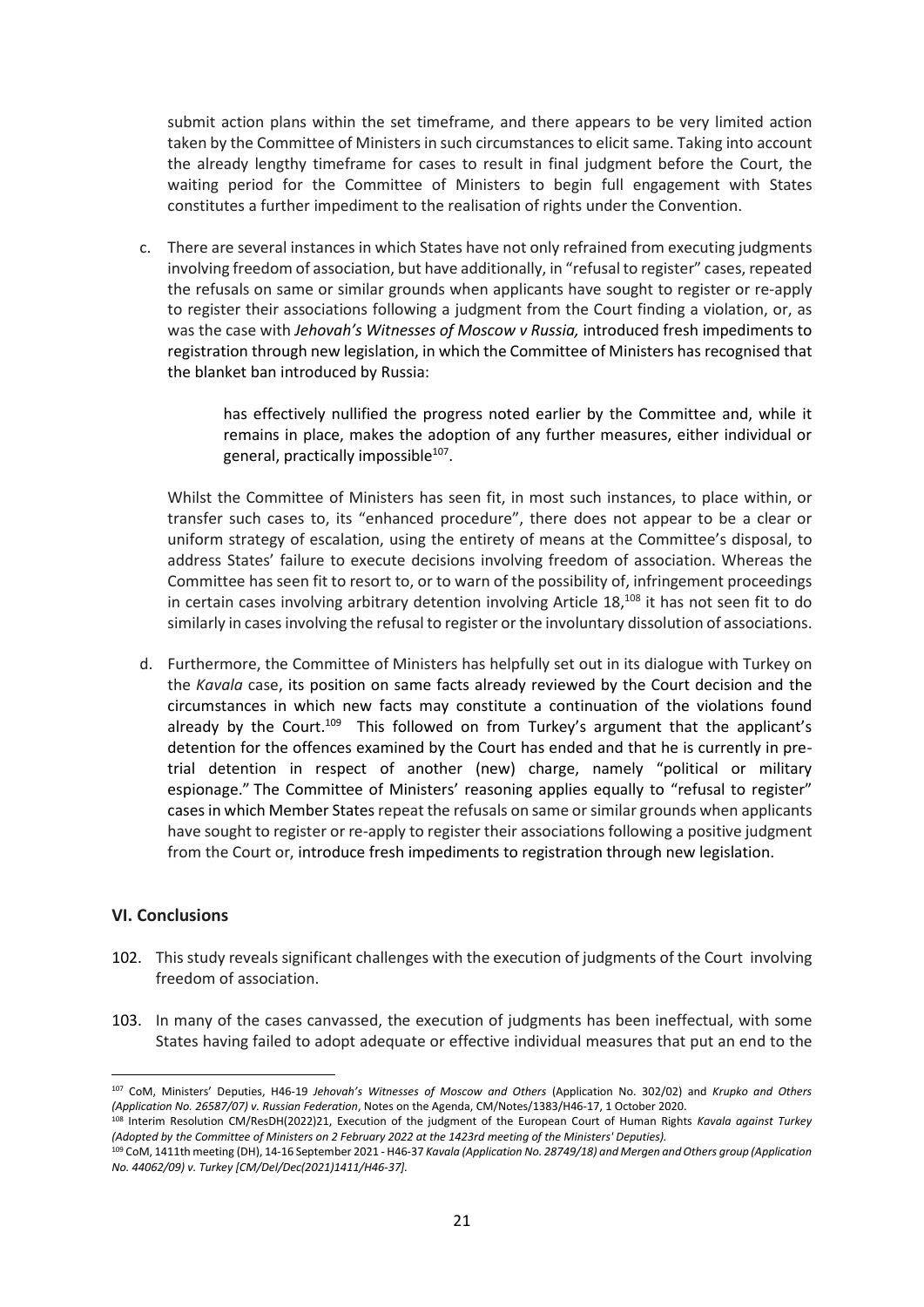violation and to redress, asfar as possible, its effects. These failings invariably persist, even after the passage of significant time since the adoption of the judgments.

- 104. Likewise, some states have failed to adopt, where appropriate, the general measures needed to put an end to similar violations or prevent them. $110$  There are numerous repetitive cases involving violations of freedom of association, with applicants experiencing same or similar violations after the issuance of the judgment finding a violation, and with the same or similar violations being experienced by new, different applicants. This is despite the repeated engagements of the Committee of Ministers.
- 105. The failure to execute, and the delayed execution of, judgments of the Court involving freedom of association constitute a continuation and exacerbation of the violations of freedom of association that applicants have already experienced and contravene the standards related to the treatment of NGOs applicable to Council of Europe Member States, including Recommendation CM/Rec(2007)14 and Recommendation CM/Rec(2018)11. The failed and delayed execution of such judgments shows a disregard for the essential contribution made by civil society in all their diversity to the cultural life and social well-being of democratic societies, and undermines the adherence to principles of democratic pluralism.

#### <span id="page-22-0"></span>**VII. Recommendations**

106. The Expert Council on NGO Law recommends as follows:

## <span id="page-22-1"></span>**VII.1 The European Court of Human Rights**

- 107. The European Court should be encouraged to entertain where appropriate, Article 18 claims concerning the bad faith denial of the right to freedom of association, for instance in cases involving the repetitive refusals to register associations seeking to promote minority rights and blocking certain religious groups from the possibility of existing under domestic law.
- 108. While the European Court's judgments are essentially declaratory in nature, given the particular challenges with execution in cases involving freedom of association, the Court should consider in appropriate cases to indicate in its judgments the nature of individual and general measures that may be appropriate in accordance with Article 46 of the Convention.

## <span id="page-22-2"></span>**VII.2 Council of Europe Member States**

- 109. Upon receipt of a final judgment finding a violation related to freedom of association, Member States should engage expeditiously with the Department for the Execution of Judgments and prepare at the earliest opportunity and in advance of the one-year deadline, an action report detailing the individual and general measures already taken and those planned.
- 110. As individual measures, Member States should ensure, *inter alia*, that applicants whose rights have been recognised by the European Court as having been violated by virtue of having been denied the possibility to register their associations, where registration has been significantly delayed or where the organisations have been involuntarily dissolved, are afforded an expedited route to registration. Erecting new barriers to registration that frustrate applicants'

<sup>1</sup> <sup>110</sup> Recommendation CM/Rec(2008)2 of the Committee of Ministers to member states on efficient domestic capacity for rapid execution of judgments of the European Court of Human Rights *(Adopted by the Committee of Ministers on 6 February 2008 at the 1017th meeting of the Ministers' Deputies).*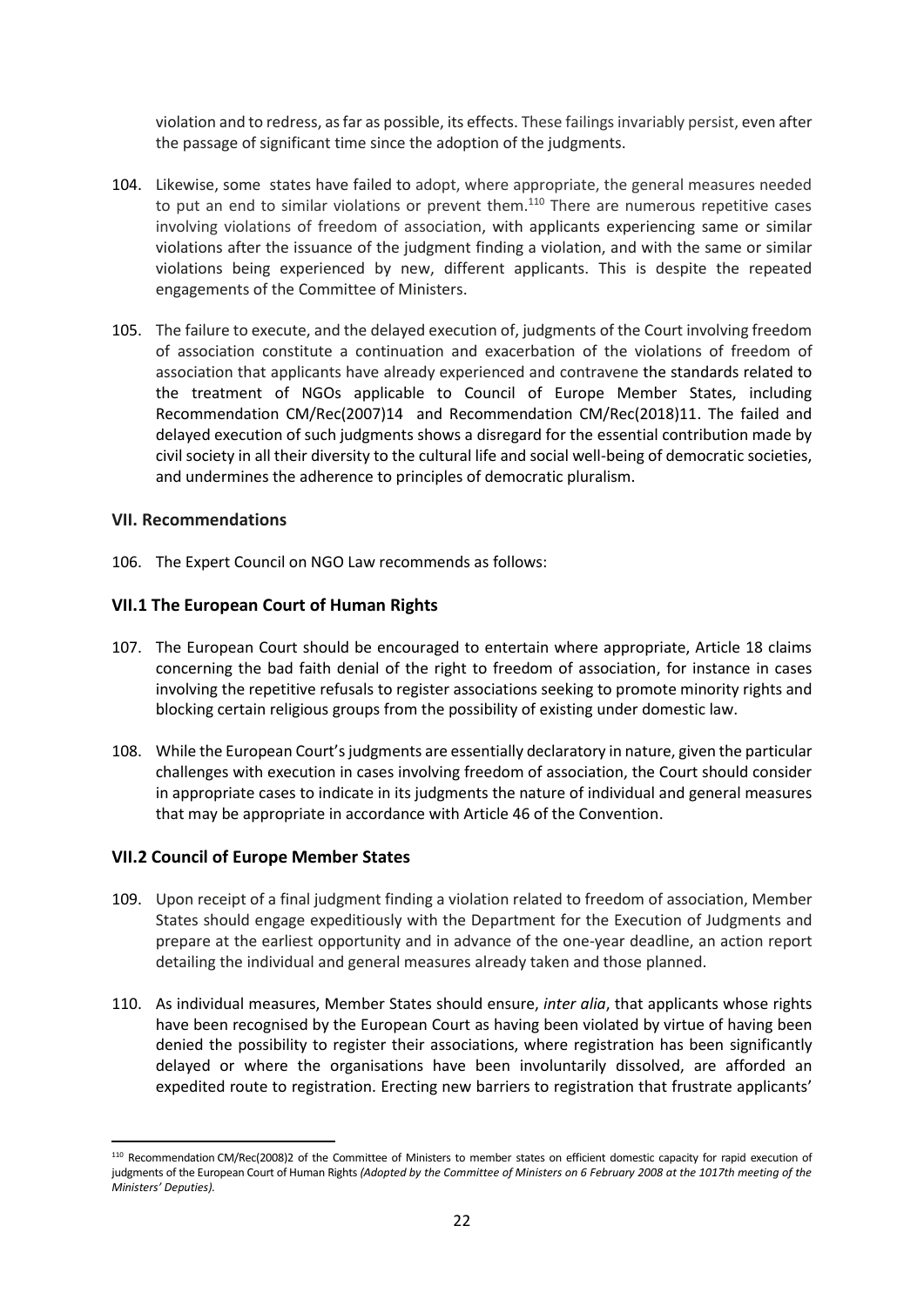efforts to register their associations would contravene the conclusions and spirit of such judgments.

- 111. Equally, where the European Court has held that Member States have arbitrarily detained or persecuted individuals in any other way as a result of their connection to associations with a view to stifling civil society space, the primary obligation is to cease the conduct considered unlawful in its judgment. Erecting new barriers to maintain or restore the unlawful conduct would contravene the conclusions and spirit of such judgments.
- 112. With respect to general measures, Member States must take adequate and effective steps to guarantee non-recurrence. In addition to conducting their own assessments as to the most appropriate methods to guarantee non-recurrence, States should engage with national human rights institutions, civil society and other subject-matter specialists to ensure that all barriers and impediments are known and capable of being fully addressed. General measures must reflect the prevailing circumstances and may include as appropriate, *inter alia*, legislative measures to change where necessary the procedure for registration of associations which reflect fully the findings of the ECtHR, regulatory measures as well as awareness-raising to ensure standards are known and fully applied by decision-makers.

#### <span id="page-23-0"></span>**VII.3 Committee of Ministers**

- 113. In the light of the continued non-implementation of many judgments of the European Court concerning freedom of association, supervision of the execution of these judgments should be prioritised, so that the important work of NGOs is not impeded. The Committee of Ministers has previously agreed to pay "special attention (…) to the execution of judgments of the European Court of Human Rights concerning human rights defenders and the enabling environment for human rights work, which have yet to be implemented".<sup>111</sup>
- 114. Judgments in which the Court has found a violation of article 18, even if not in conjunction with article 10 , require by their nature a special attention from the Committee of Ministers under its enhanced supervision procedure. Furthermore, there will be additional categories of cases which require consideration under the Committee of Ministers' enhanced supervision procedure, including, inter alia, repetitive cases, cases involving structural violations as well as any cases which remain unexecuted fully for more than five years from the issuance of the final judgment.
- 115. A clear strategy of escalation is needed, using the entirety of means at the Committee of Ministers' disposal, to address States' failure to execute decisions involving freedom of association. This should include warning of the possibility of, and resorting to, infringement proceedings in appropriate cases involving the failure to address violations identified by the European Court linked to the refusal to register or the involuntary dissolution of associations.
- 116. The Committee of Ministers is encouraged to increase exchanges and consultations with civil society on the execution of judgments that impact them, in particular on judgments involvement freedom of association, freedom of expression and freedom of assembly.

<sup>111</sup> Recommendation CM/Rec(2018)11 of the Committee of Ministers to member States on the need to strengthen the protection and promotion of civil society space in Europe *(Adopted by the Committee of Ministers on 28 November 2018 at the 1330th meeting of the Ministers' Deputies)* Recommendation CM/Rec(2018)11 of the Committee of Ministers to member States on the need to strengthen the protection and promotion of civil society space in Europe *(Adopted by the Committee of Ministers on 28 November 2018 at the 1330th meeting of the Ministers' Deputies)* Para. IV (c).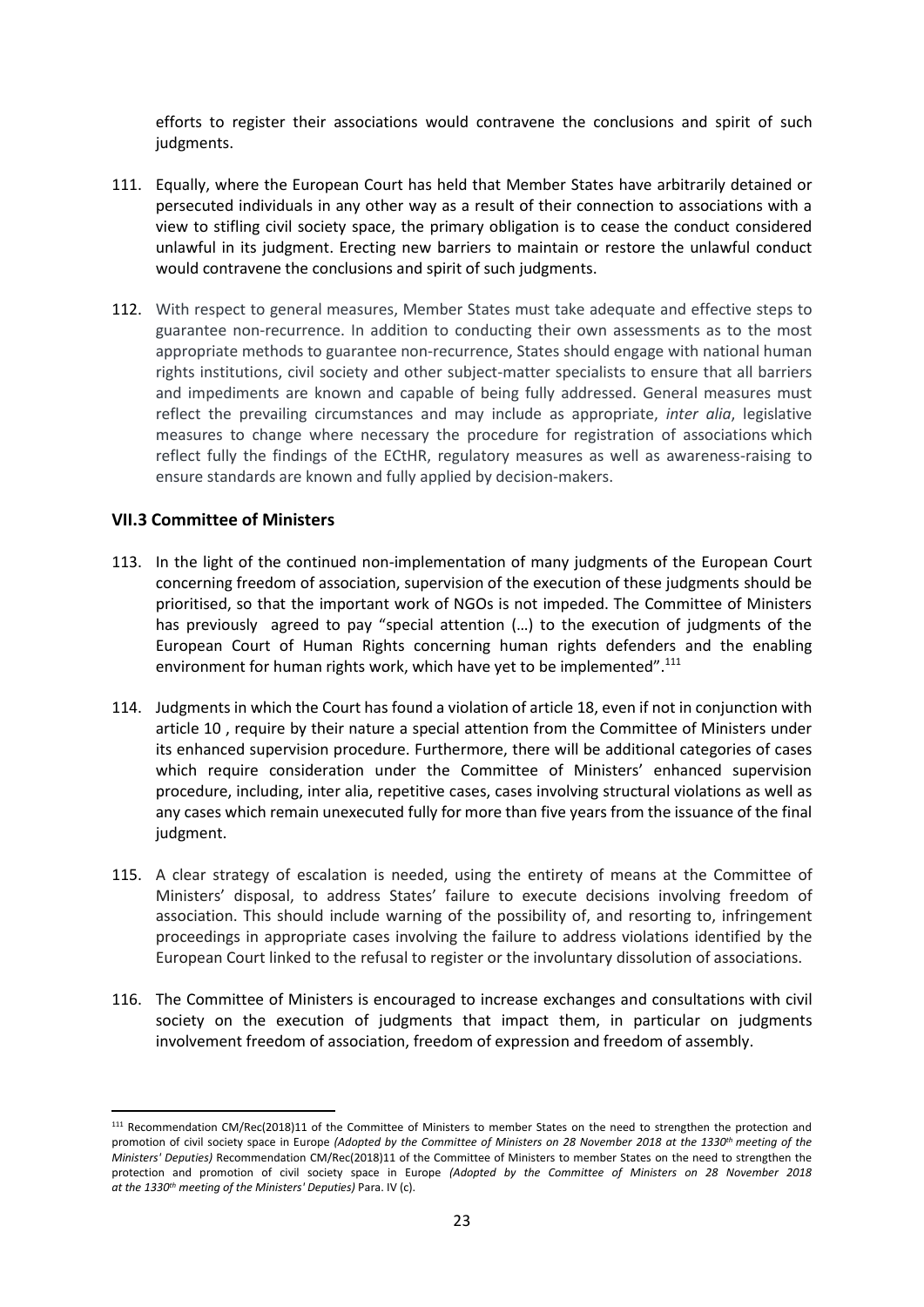## <span id="page-24-0"></span>**VII.4 The Secretary General**

117. As encouraged by the Brussels Declaration, the Secretary General should "continue, on a caseby-case basis, to use his/her authority in order to facilitate the execution of judgments raising complex and/or sensitive issues at the national level, including through the exercise of the powers entrusted to him/her under Article 52 of the Convention". 112

#### <span id="page-24-1"></span>**VII.5 The Council of Europe Local Offices**

118. The Council of Europe Local Offices should play an active role to promote key judgments of the European Court concerning freedom of association, use their websites to disseminate and promote key judgments of the Court and decisions of the Committee of Ministers on their execution, preferably translated into the local language/s, and contribute to their public discussion.<sup>113</sup> This would contribute to the implementation of Recommendation CM/Rec(2018)11 on the need to strengthen the protection and promotion of civil society space in Europe, which includes "ensuring that Council of Europe local offices promote civil society's, NHRIs' and human rights defenders' work and give visibility to key judgments of the European Court of Human Rights, recommendations of the Commissioner for Human Rights, the Venice Commission, and Parliamentary Assembly resolutions concerning the safe and enabling environment for human rights defenders."

#### <span id="page-24-2"></span>**VII.6 The Parliamentary Assembly**

119. The Parliamentary Assembly of the Council of Europe (PACE) is encouraged to continue its regular reports on the execution of judgments of the European Court.

#### <span id="page-24-3"></span>**VII.7 National human rights institutions and civil society**

- 120. Make full use of the possibilities afforded to communicate with the Committee of Ministers on individual and general measures as part of the dialogue on execution of judgments involving freedom of association through rule 9 interventions and other means.
- 121. As appropriate, comment on the Action Plans presented by Member States, in order to ensure that the Committee of Ministers has adequate information to assess the strength of governments' adopted and proposed measures.

 $113$  Ibid, paras. B(2)(f); B(2)(j).

<sup>112</sup> High-level Conference on the "Implementation of the European Convention on Human Rights, our shared responsibility" Brussels Declaration (27 March 2015), para. C(3)(d).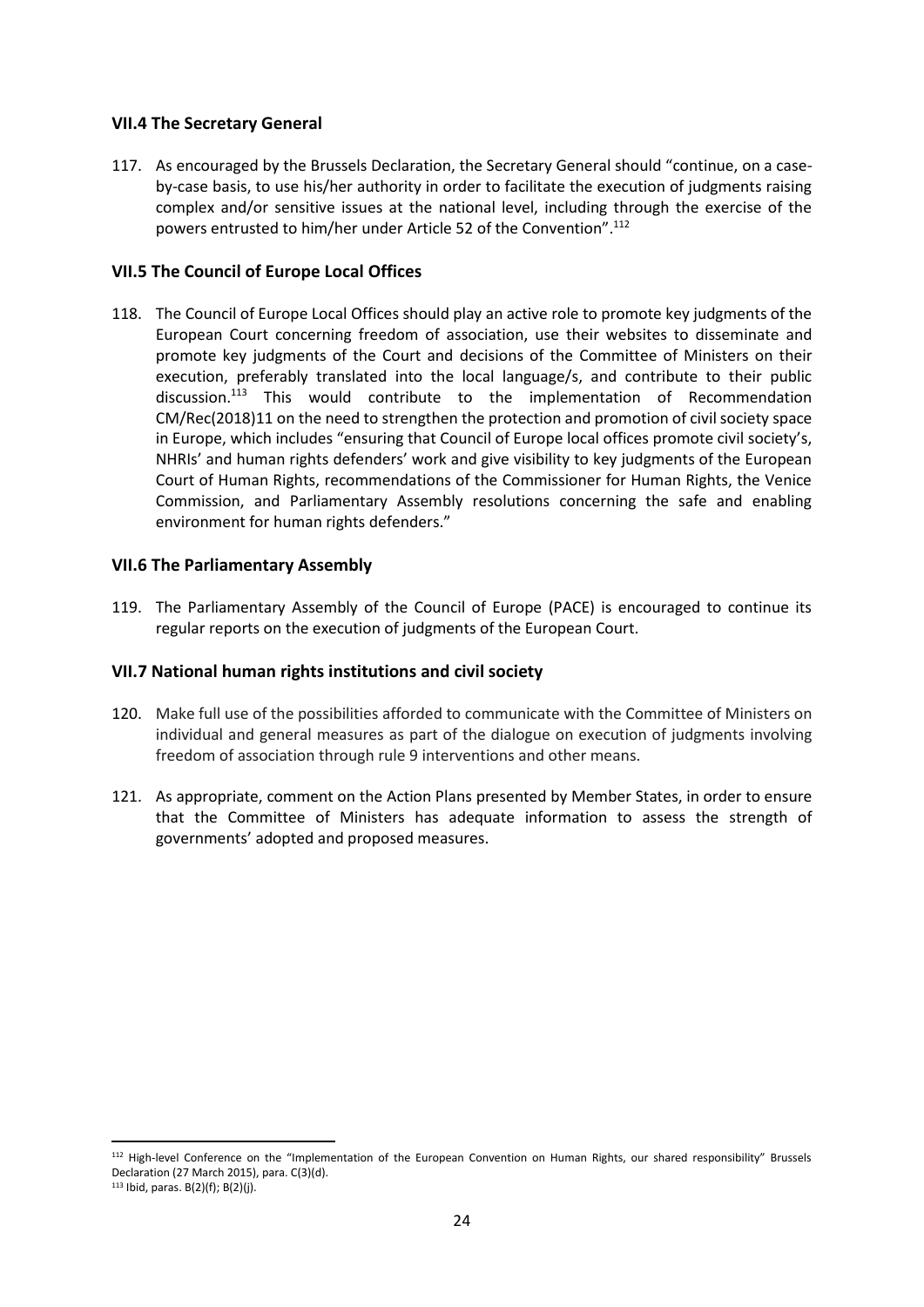#### <span id="page-25-0"></span>**ANNEX : Pending cases considered in the thematic study**

*Adana Tayad v. Turkey*, no. 59835/10, 21 July 2020

*Aliyev v. Azerbaijan*, nos. 68762/14 and 71200/14, 20 September 2018

*Aliyev and Others v. Azerbaijan*, no. 28736/05, 18 December 2008

Association of *Solidarity with the Oppressed v. Turkey*, no. 8064/13, 9 February 2021

*Azizov and Novruzlu v. Azerbaijan*, nos. 65583/13 70106/13, 18 February 2021

*Bekir-Ousta and Others v. Greece*, no. 35151/05, 11 October 2007

*Bektashi Community and Others v. "the former Yugoslav Republic of Macedonia*", nos. 48044/10, 75722/12 and 25176/13, 12 April 2018

*Biblical Centre of the Chuvash Republic,* no. 33203/08, 12 June 2014

*Çetinkaya v. Turkey*, no. 75569/01, 27 June 2006

*Church of Scientology Moscow v. Russia*, no. 18147/02, 5 April 2007

*Church of Scientology of St Petersburg and Others v. Russia*, no. 47191/06, 2 October 2014

*Democracy and Human Rights Resource Centre and Mustafayev v. Azerbaijan*, nos. 74288/14 and 64568/16), 14 October 2021

*Emin and Others v. Greece,* no. 34144/05, 27 March 2008

*Genov v. Bulgaria*, no. 40524/08, 23 March 2017

*House of Macedonian Civilisation and Others v. Greece,* no. 1295/10, 9 July 2015

*Islam-Ittihad Association and Others v. Azerbaijan*, No. 5548/05, 13 November 2014

*Ismayilov v. Azerbaijan*, no. 4439/04, 17 January 2008

*Jafarov and Others v. Azerbaijan*, no. 27309/14, 25 July 2019

*Jehovah's Witnesses of Moscow v. Russia*, no. 302/02, 10 June 2010

*Kavala v. Turkey*, no. 28749/18, 10 December 2019

*Kimlya and Others v. Russia*, no. 76836/01, 1 October 2008

*Macedonian Club for Ethnic Tolerance in Bulgaria and Radonov v. Bulgaria,* no 67197/13, 28 May 2020

*Magyar Keresztény Mennonita Egyház and Others v. Hungary*, nos. 70945/11, 23611/12, 26998/12 et al., 8 April 2014

*Mammadli v. Azerbaijan*, no. 47145/14, 19 April 2018